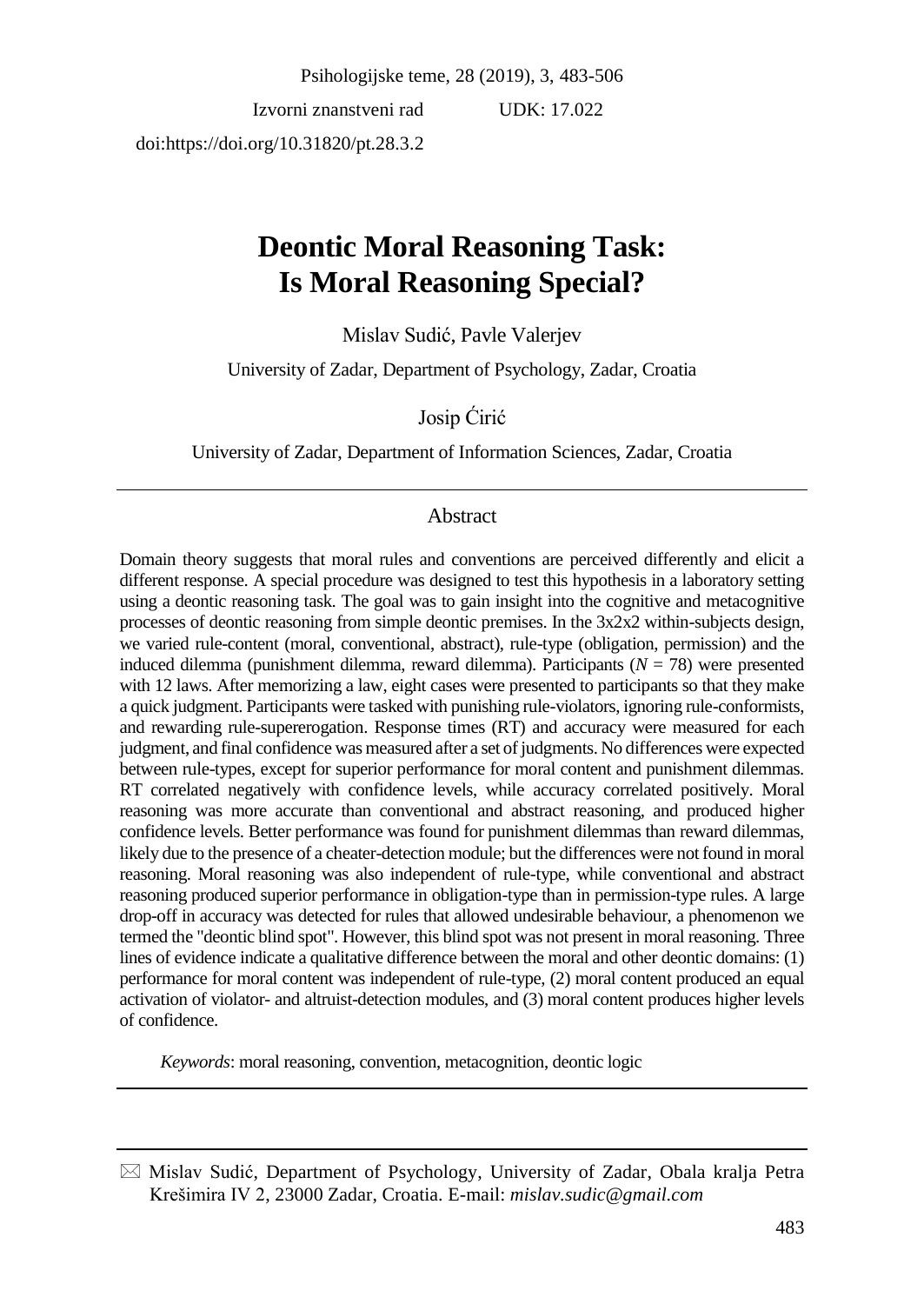## **Introduction**

Prosocial behaviour was often an adaptive strategy to our ancestors (Dawkins, 1976), evolving a variety of moral cognitive tools (Greene, 2014). Cultural forces later sorted those tools into more coherent sets of ideas, rituals or philosophies (Haidt, 2012).

From the early 20th century, psychologists began to take an interest in what makes people act nobly and unselfishly (Haidt, 2008). Later, Kohlberg's (1976) research pioneered the field of modern moral psychology. His rationalist approach posited that through exploring and navigating their social environments, children develop their reasoning abilities in six stages of morality.

## **Moral and Social Domains**

Turiel, Killen, and Helwig (1987) distinguish between the domain of morality and social convention. According to their definition, morality is concerned with topics of justice, rights and harm, while conventions (the social domain) are usually culturally determined and often arbitrary. Tisak and Turiel (1988) have found that children hold different opinions about transgressions in the two domains, and Blair (1997) found that children with psychopathic tendencies have difficulties in recognizing the moral/conventional distinction. Therefore, the main difference between the two domains seems to be that the moral input primes an affective response that adds more weight to the importance of moral rules.

The view that conventions should be considered as separate from morality has been criticized due to different cultures perceiving some of the conventional questions as a part of their societies' moral structure (Haidt, 2012). Nevertheless, the moral and conventional content for this study was selected using this distinction, since WEIRD samples (see Henrich, Heine, & Norenzayan, 2010), like the sample in this study, seem to conform better to the predictions of Domain Theory (Haidt, 2012).

### **Intuitionism**

Recently, the role of strategic reasoning as the bedrock of moral reasoning has been subordinated in favour of the role of moral emotions and intuition, culminating in the formulation of the Social-intuitionist model (Haidt, 2001). It posits that a morally salient input causes an automatic emotional response that results in guiding the moral reasoning process. Strategic reasoning, from that point, is a source of justification and social propaganda.

So, how is the moral content of a stimulus recognized before the onset of strategic reasoning? And how does the automatic moral response interfere with the reasoning process? The answer to both questions is offered by the Social intuitionist's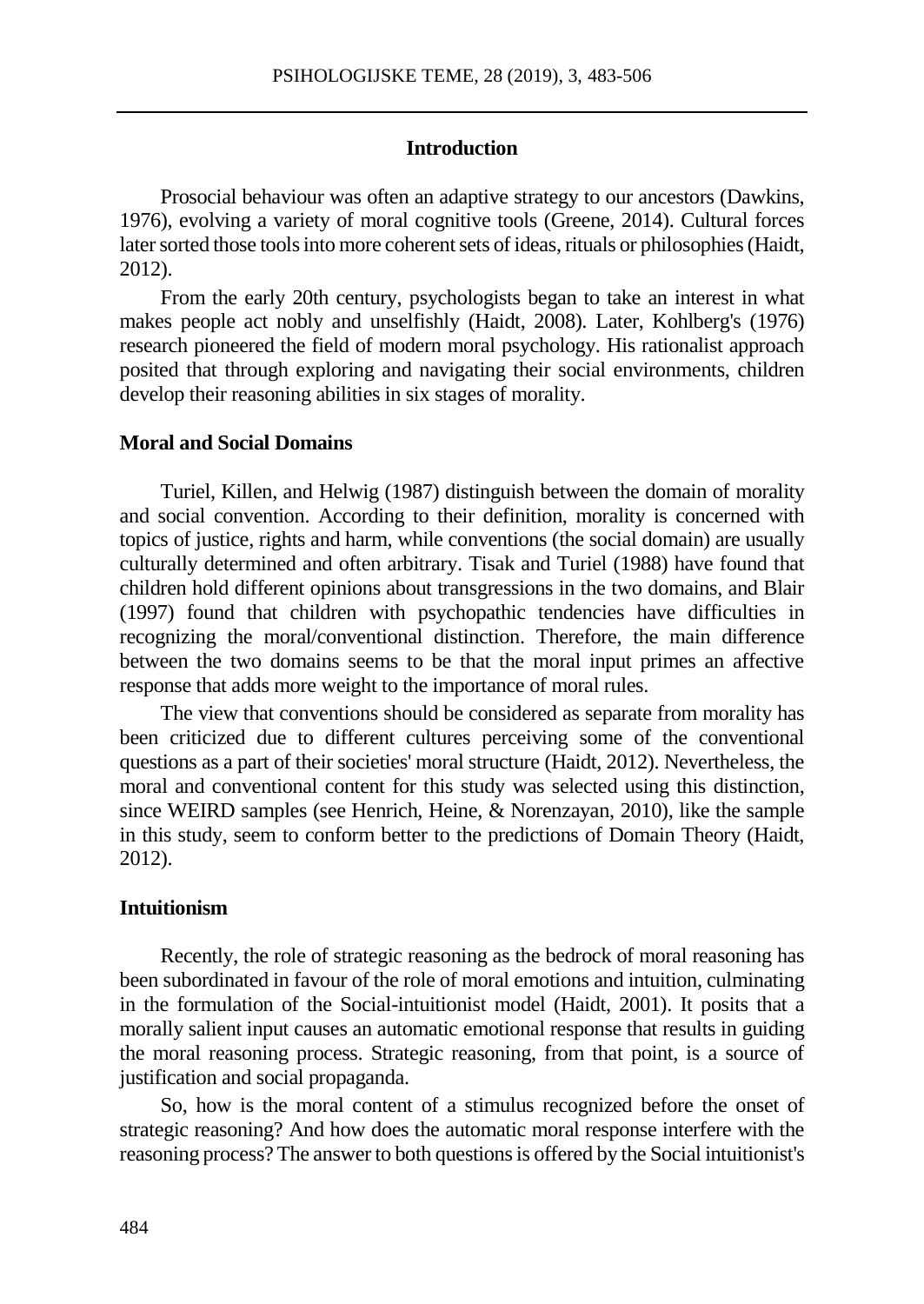sister-theory – the Moral Foundations Theory (Haidt, 2012). People differ in the sensitivity of six mechanisms: harm/care, fairness/cheating, loyalty/betrayal, authority/subversion, sanctity/degradation (Graham et al., 2011), and liberty/oppression (Iyer, Spassena, Graham, & Haidt, 2012). When the content of a stimulus is related to one of those foundations, then the more sensitive a person's foundation is, the more likely it is that a moralistic response will be triggered. This response influences moral judgment and drives the strategic process of justification. Haidt (2007) presents four lines of evidence for the Social intuitionist model, the most important of them being *moral dumbfounding*. First, a person is presented with a moral dilemma that creates a strong irrational response. Next, he is confronted by the interviewer with arguments that falsify the emotion-driven intuition. After exhausting all the reasons, the person stubbornly persists in the initial position, while admitting to being dumbfounded by his inability to articulate any rational arguments for that position (Haidt, 2001).

The moral content of rules in the current study was chosen to elicit a response from only the first two foundations: care/harm, and fairness/cheating. Although one of the premises of Social intuitionism is that *questions of justice and care do not cover the entire moral domain* (Haidt, 2001, 2007, 2008, 2012), these two foundations are endorsed by both liberals and (to a lesser degree) conservatives, while the rest are usually perceived as conventions by liberals. Since students in social sciences generally (Haidt, 2012), and at the University of Zadar in particular (Sudić & Didović, 2018) lean toward the left, we assumed they would react more strongly, on average, to the first two foundations – likely only recognizing them as part of the moral domain.

# **Metacognition and Dual-Processing**

The divide between "rationalists" and "social intuitionists" is still alive, and some alternative theories of moral processing have also been proposed (e.g. Bucciarelli, Khemlani, & Johnson-Laird, 2008; Mikhail, 2007). One of them is Greene's  $(2014)$  dual-processing paradigm – an approach that seems to bridge that divide.

Greene (2014) claims that in everyday circumstances, we use simple heuristics (intuitions) to determine right from wrong in a way Social intuitionism predicts. These typically take the form of a deontological judgment (morality based on inner principles). However, when needed, or if properly cued, we can engage in deliberate reasoning that can override the initial intuition, and produce a utilitarian response (moral cost/benefit analysis), which is more in line with the Rationalist model. Most of the research within this paradigm was conducted using a variation of the trolley scenario: "a trolley is about to kill five people, but there is an option of redirecting it to only kill one person." A *deontological* response would be to not intervene (redirecting the trolley would be murder, which is intrinsically wrong), and a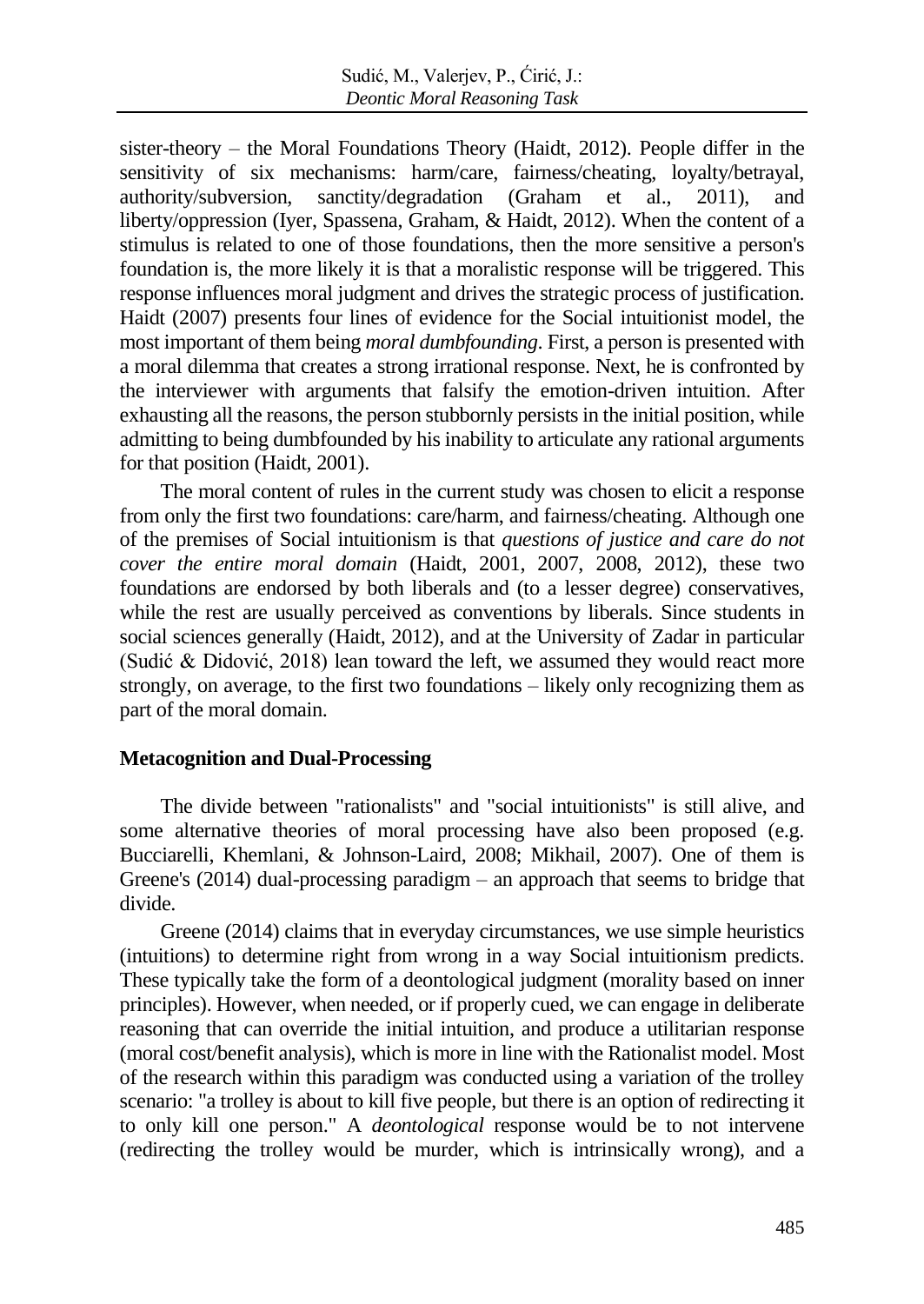*utilitarian* response would be to sacrifice the one person (killing one person to save five is a net-good).

In parallel, a different dual-processing paradigm was being developed within the reasoning literature (e.g. Ackerman & Thompson, 2015; Evans & Stanovich, 2013). The term "reasoning" is used differently from the one typically used in moral psychology. Thus far, we used it to denote *strategic and deliberate thinking* in moral dilemmas. In the cognitive literature, reasoning is a broader term that refers to *cognitive processes of drawing a conclusion from premises*(Kellogg, 1995), whether those premises are explicit or not (Bucciarelli et al., 2008). The "reasoning" task used in this study also refers to the latter definition.

According to the dual-process approach, cognitive processes can be divided into Type 1 and Type 2 thinking, the former being fast, automatic and based on heuristics; while the latter is conscious, logical and cognitively taxing (see Kahneman, 2013). Recently, Evans and Stanovich (2013) pointed out that the only remaining defining features of the two systems are *automaticity* for Type 1, and *cognitive decoupling* for Type 2 processes. The rest of these features simply happen to co-occur (e.g. Type 1 being fast, or Type 2 being conscious), but are non-essential properties.

Metacognition is a system that monitors these subsystems. It responds to subtle cues like *fluency* (the ease of response production), in order to mediate between the processes of the two systems (Thompson, 2009), while accuracy may or may not be tracked by metacognition (Shynkaruk & Thompson, 2006). It seems that in order for accuracy to influence metacognition, a response conflict has to actually be detected, i.e. a person must realize the difficulty of a task. Since the difficulty of a task will be proportional to its accuracy rate, if the conflict is detected, the metacognitive judgment should correlate with accuracy.

One can gauge the current status of the metacognitive system in multiple ways, for example by asking the participants to assess their level of confidence in a given answer (confidence judgment) or a set of given answers (final confidence judgment; Ackerman & Thompson, 2015). Final confidence was used in this study to gain insight into the higher cognitive processes after a set of judgments. We wanted to know whether people were more confident while reasoning under the influence of the moral affect, as is the case when reasoning from intuition, i.e. Type 1 (De Neys & Bialek, 2017). We expect that response time (a measure of fluency), but not necessarily accuracy, will predict confidence levels (Ackerman & Thompson, 2015).

## **Deontic Logic as Normative Framework**

In order to obtain a measure of "accuracy", it is important to select its normative framework. In this case, normative accuracy will be defined as logical consistency in reasoning (in the text, the word "normative" will be dropped for brevity's sake). Deontic logic uses two basic deontic operators: *obligation* and *permission*. Since either can be negated, this creates four possible deontic categories: (1) obligation, (2)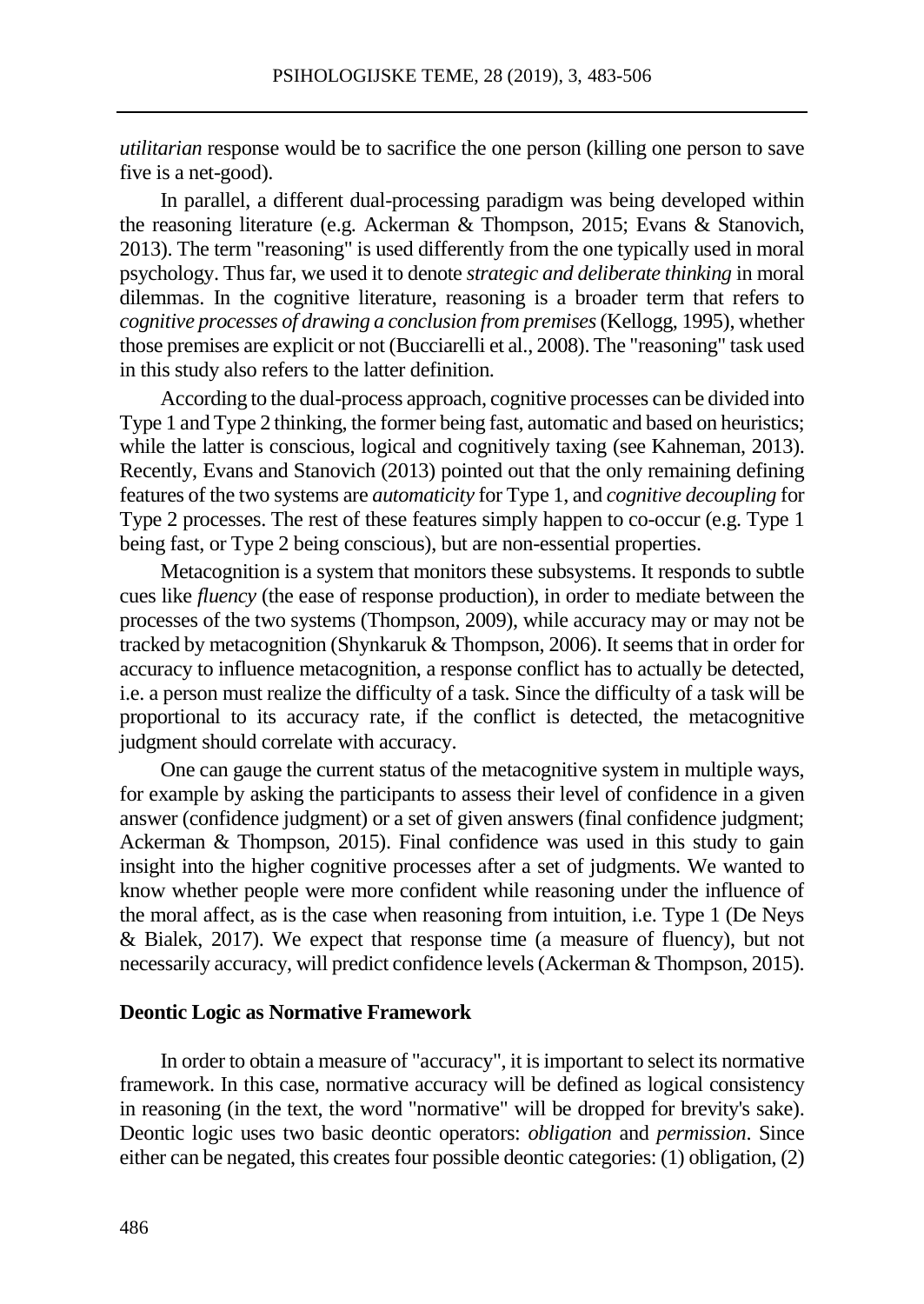non-obligation, (3) permission, and (4) non-permission. Act-individuals – actors for whom a given rule applies – have two possible action-values: performing and notperforming an action. This creates eight possible combinations of rules and actionvalues of act-individuals. These deontic relations fall into one of three categories: violation, conformity/indifference, and supererogation (Beller, 2010; Broersen et al., 2013; Heyd, 2016; Von Wright, 1951). Each of these relations demands an appropriate response in this experiment: punishment, ignoring, or reward, respectively (see Figure 1).

We only selected actions that were clearly either *desirable* or *undesirable*. Although formal deontic logic is neutral to the desirability of an action (Von Wright, 1951), in real life, almost without exception, obligations are used to govern desirable behaviours, while permissions govern undesirable ones. To illustrate this, consider the absurdity of a rule that permits desirable behaviour (e.g. you are permitted to donate to charity), the needlessness of a rule that does not obligate undesirable behaviour (e.g. you are not obligated to eat your child), or an irrationality of any rule that obligates one to do bad, or does not permit one to do good. In order to avoid confusion from the unrealistic structure of rules, desirable content was restricted to (non)obligation rules and the undesirable to (non)permission rules.

If one correctly memorizes a rule, after observing an act-individual, one of two possible dilemmas is induced: a punishment dilemma (to punish or ignore?) or a reward dilemma (to reward or ignore?). These dilemmas fit the parameters for the activation of cheater-detection (Cosmides & Tooby, 2015) and altruist-detection (Oda, Hiraishi, & Matsumoto-Oda, 2006) modules. A punishment dilemma is induced by rules that put an actual constraint on the action by either obligating or not permitting it. This means an act-individual can either conform to the rule or violate it. On the other hand, a reward dilemma is induced by rules that remove constraints on actions (non-obligations/permissions), thus providing liberty to act as one pleases. This gives the actor an option to conform to a lack of constraints, or freely choose the supererogatory (altruist) option.

# **Detection of Altruists and Cheaters**

Using the deontic framework we can induce different types of dilemmas in participants by presenting them with a task to detect violators, conformists and the supererogatory. We expect that in order to easily solve one of these dilemmas, participants will engage one or more of the domain-specific reasoning algorithms. Since both the ability to detect cheaters (Cosmides & Tooby, 2015) and a concurrent ability to detect altruists (Oda et al., 2006) evolved to solve similar dilemmas (e.g. social exchange), it seems those two algorithms are the most likely to be used when solving a punishment or a reward dilemma, respectively. The endgame of altruistand cheater-detection systems is to direct adaptive *action* (e.g. punishing violators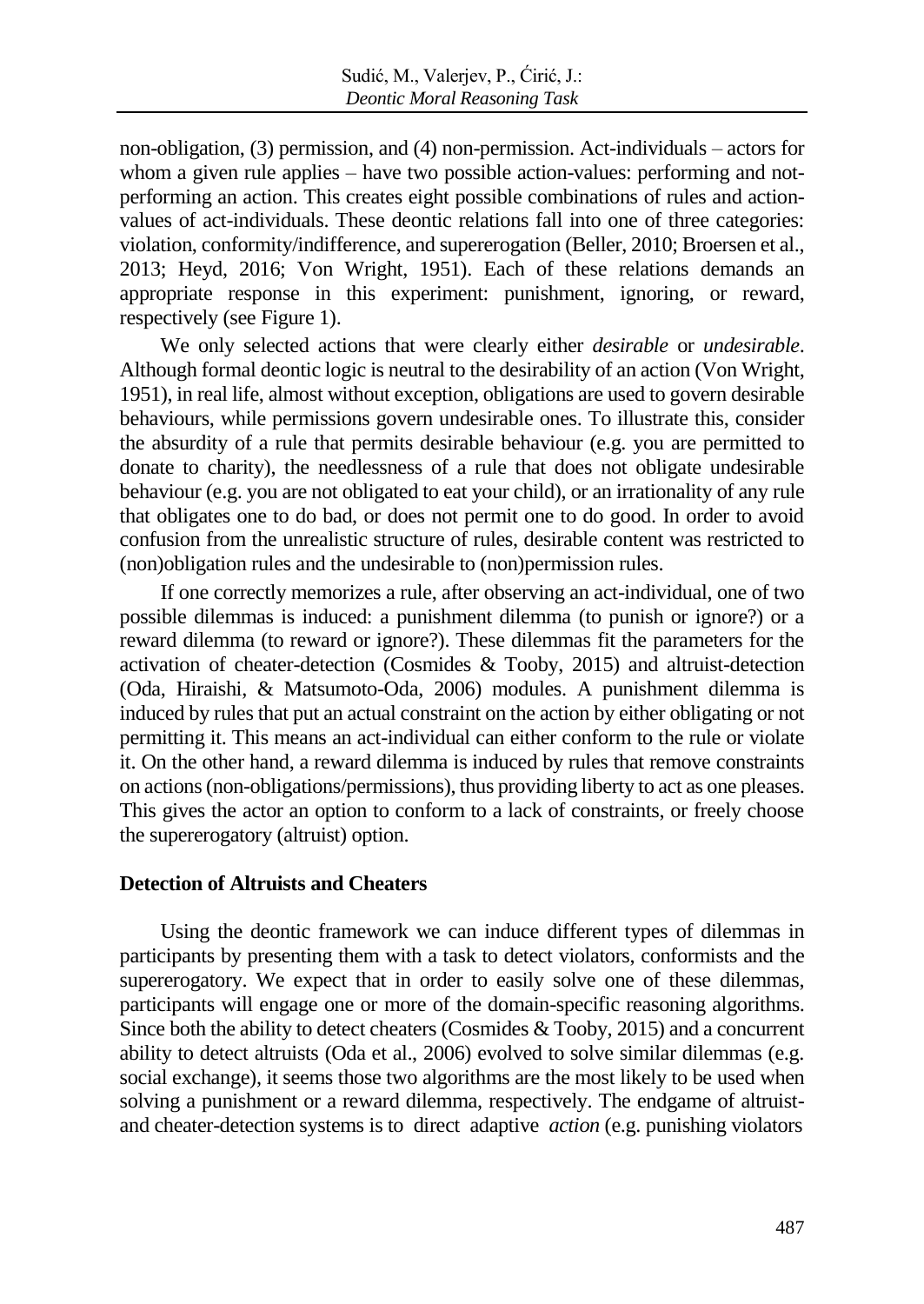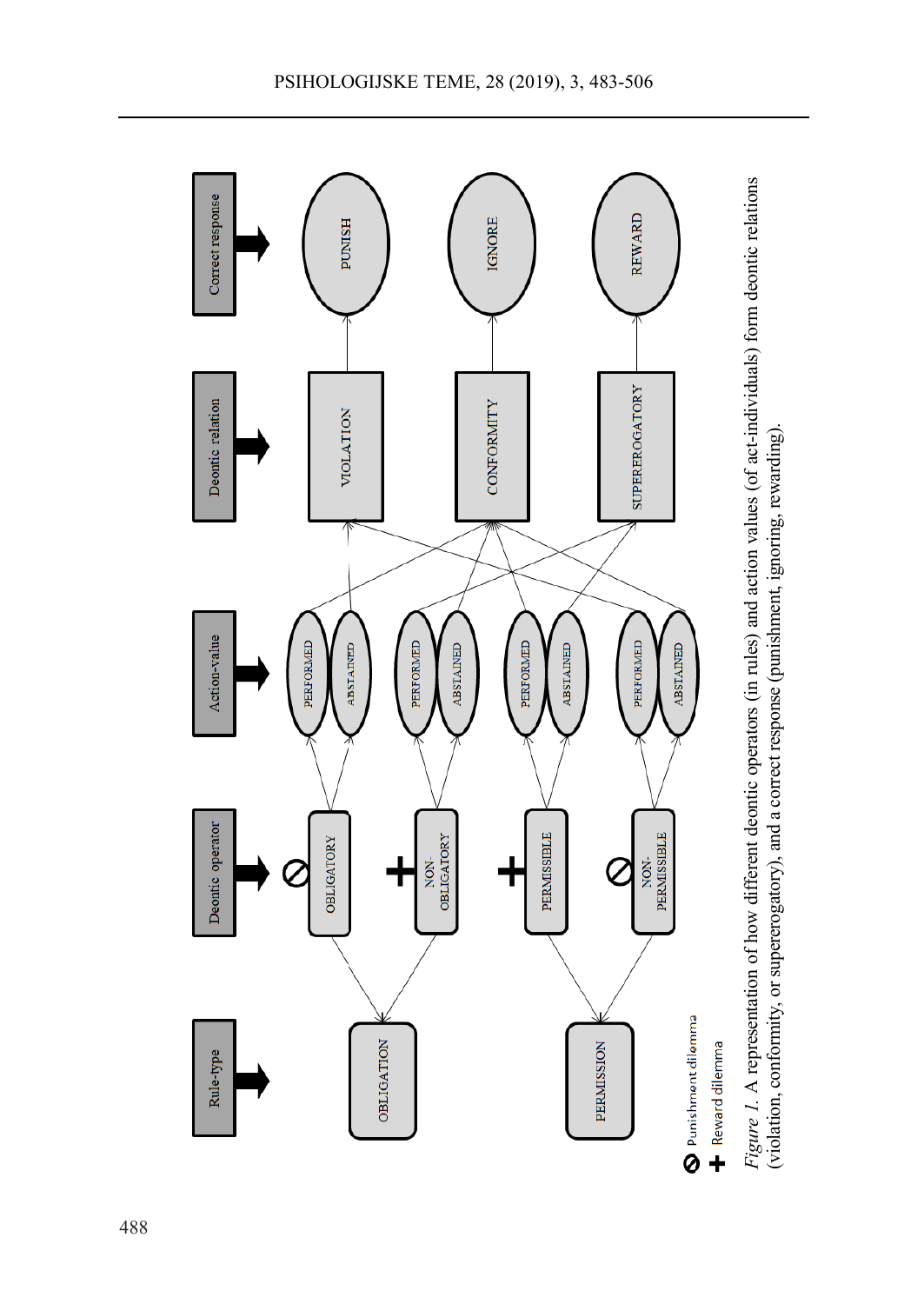and rewarding altruists), therefore participants in this study were not instructed to simply identify whether the act-individual was a violator, conformist or an altruist (a cognitive component), but rather to punish, ignore or reward them (behavioural reaction). We assumed that this will produce a more natural response from a participant than if he/she were simply given a logical reasoning task, thus increasing the external validity of the experiment without compromising its internal validity.

An inability to detect a violator was more likely to produce a catastrophic outcome for our ancestors rather than an inability to detect helpful individuals. While both systems offer an adaptive advantage to an individual, detecting cheaters is more difficult since they benefit from hiding their nefariousness. This puts adaptive pressure on the evolution of violation-detection sensitivity (Cosmides & Tooby, 2015). On the other hand, altruists tend to benefit from virtue signalling – making them easier to detect (Dawkins, 1976; Haidt, 2012), which likely puts relatively less of an adaptive pressure to evolve equal levels of altruist detection sensitivity. We thus hypothesized that the cheater detection algorithm will produce faster and possibly more accurate results.

# **Deontic Reasoning Task**

According to Beller (2010), the most popular way to measure deontic reasoning is using deontic forms of Wason's task (e.g. Kellogg, 1995; Oda et al., 2006). However, the Wason's task is limited to conditional (if-then) reasoning. Instead, we constructed a task that resembles a syllogism:

**Major (deontic) premise**: It's (not) obligatory/permissible to do A.

**Minor premise**: A person is (not) doing A.

**Conclusion**: Therefore, the person is a violator/conformist/supererogatory.

Deontic tasks commonly ask a participant to identify a correct answer or identify an activity (e.g. Oda et al., 2006; see Beller, 2010). We went further and measured a form of deontic behaviour: participants were tasked with not just sorting out violators, conformists and altruists. They were tasked with appropriately punishing, ignoring and rewarding them. Both response times and accuracy were recorded in this task, as well as final confidence judgments.

In summation, the goal of this study is to determine how moral, conventional and abstract rules were processed based on their deontic type and the dilemma they induce. We expected the best performance in moral rules and better performance in conventional than in abstract rules. Judgments of confidence were expected to follow the same trend. We did not expect to find a difference in obligation or permission type rules but expected a faster and more accurate response to punishment than reward dilemmas. We expected to find a negative correlation between confidence and response time but not necessarily a correlation between accuracy and confidence. However, if the response conflict was in fact detected, then the confidence-accuracy correlation is expected to be positive.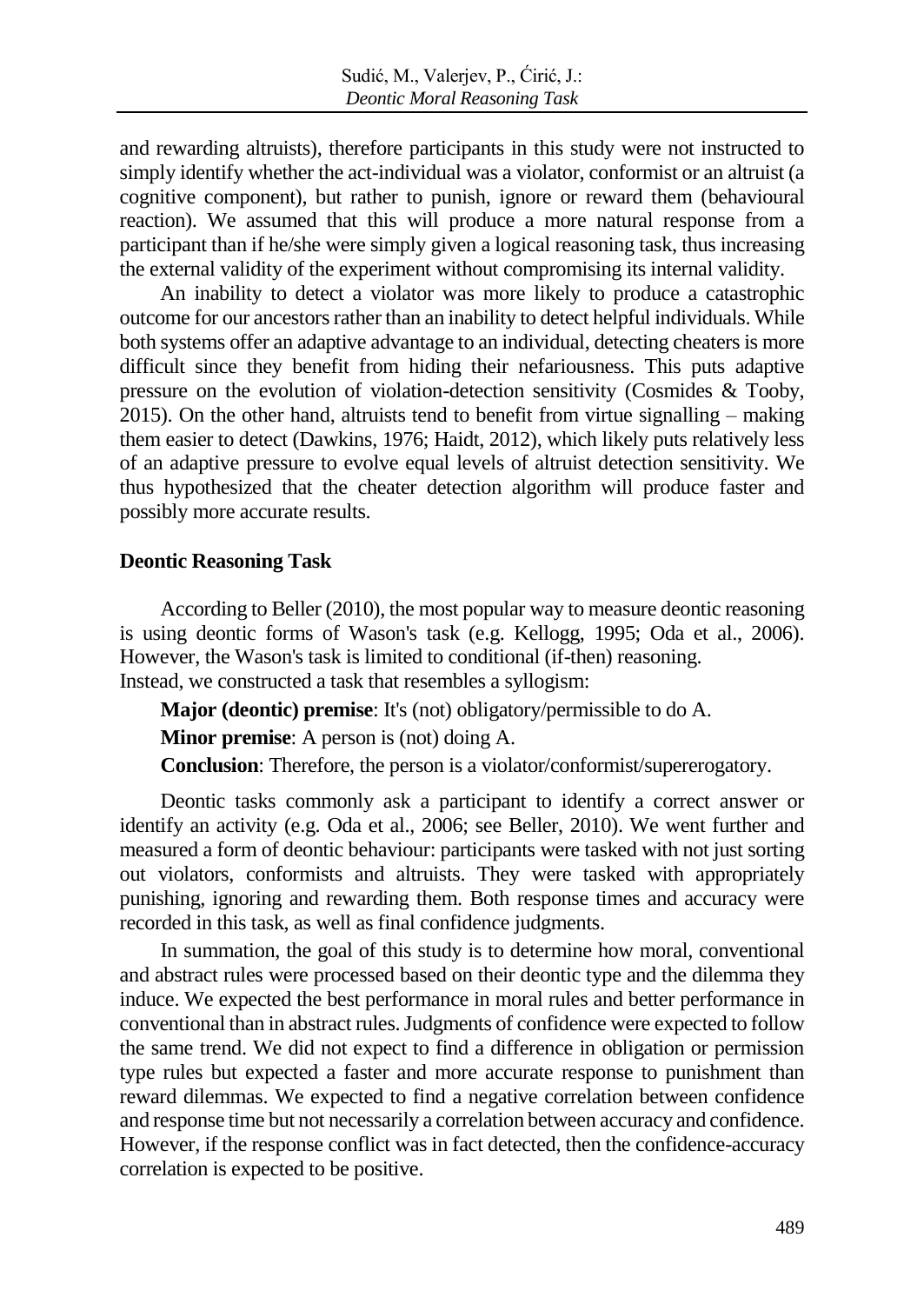## **Method**

## **Participants**

The sample ( $N = 78$ , 67 female) was recruited among students of psychology at the University of Zadar, ages  $19-28$  ( $M = 21.62$ ,  $SD = 2.07$ ). Participants were recruited using the convenience method through social media.

## **Design**

The design of the experiment was 3x2x2 within groups. The independent variables were:

- a) Content: moral, conventional, or abstract
- b) Rule type: obligation, or permission
- c) Induced dilemma: punishment dilemma (to punish or to ignore), or reward dilemma (to reward or to ignore)

The dependent variables were response time, accuracy and final confidence.

## **Materials**

The independent variables were manipulated through the deontic reasoning task form (rule type and induced dilemma) and content.

*Rule type and induced dilemma*. Tasks were created based on the type of operator used in rules. Obligations provide information on (non-)obligatory actions, thus governing desirable behaviour, while permissions govern whether undesirable actions are permissible. This is an improvement on the typical form of a deontic task (see Beller, 2010), due to the fact that banning or allowing desirable behaviour, as well as (non-)obligating undesirable behaviour is either absurd or unnecessary in real life. Therefore, experimental stimuli are not wasted on nonsensical rules. "Soft" operators (non-obligation, and permission) are designed to induce reward dilemmas (to reward or to ignore), while "hard" operators (obligation, and non-permission) induce punishment dilemmas (to punish or ignore).

*Content.* The content was selected by loosely referring to Haidt's Moral foundations theory and Turiel's Domain theory. Moral content was selected using the first two foundations, e.g. the law governing deception and honesty. Conventional content was selected by referring to Turiel's morality-convention distinction, e.g. the law governing car parking. Abstract content was selected by replacing a name of an action with an uppercase letter, e.g. "It's obligatory to perform A". See Appendix A for a detailed selection of the laws. Within every law, one rule was designed to induce the reward dilemma, the other to induce the punishment dilemma.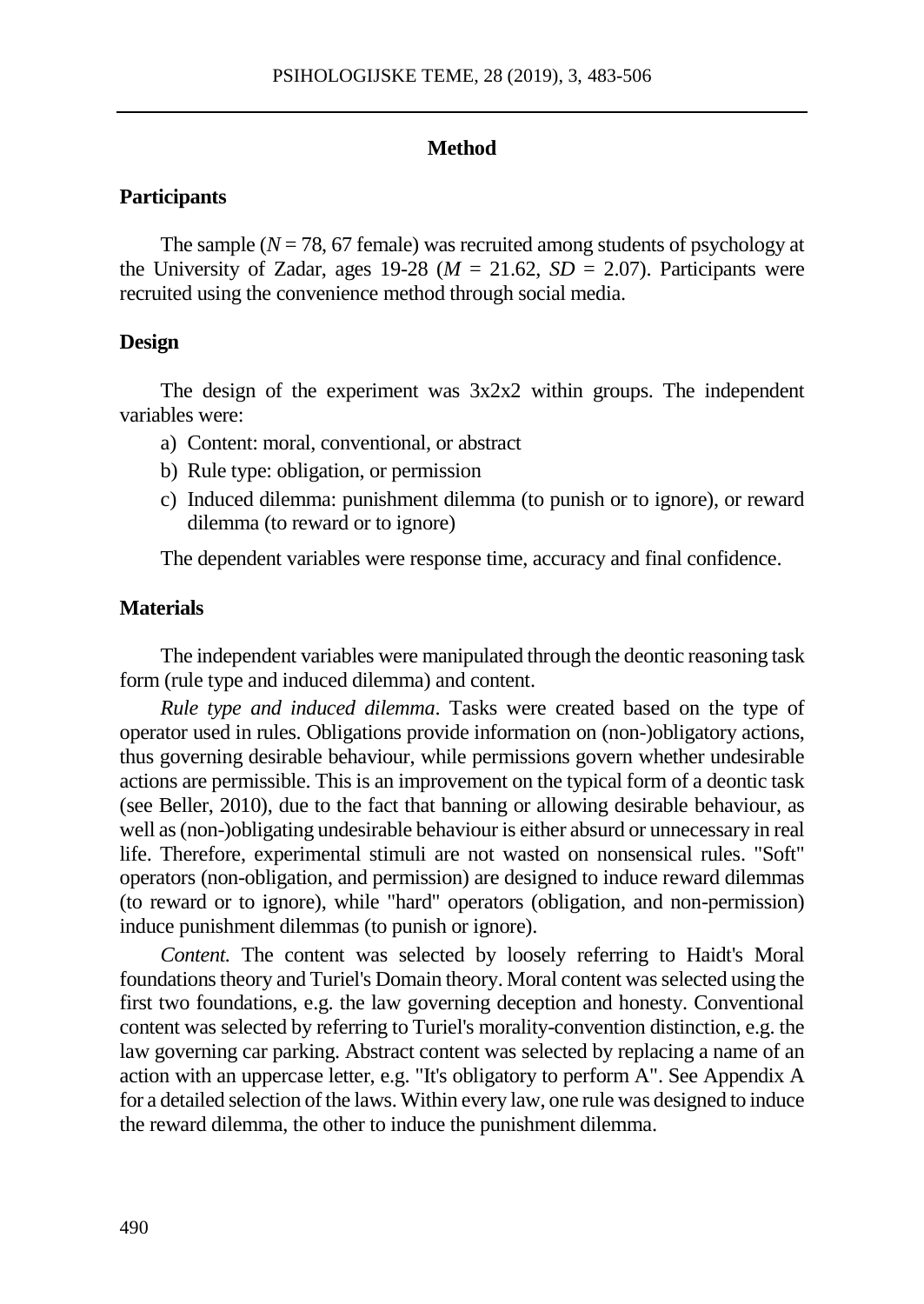*Accuracy*. Participants were tasked with determining the relationship between the prescription of the law and the behaviour of a person. There are three deontic relations to the rules: violation, conformity, or supererogatory. Participants had three options: ignoring, punishing, or rewarding. It is considered accurate to:

- a) ignore those that conform to rules
- b) punish violators (those that *do not perform* desirable obligatory acts, or *perform* undesirable impermissible acts)
- c) reward the supererogatory (those that *perform* desirably even when not obligated, or *do not perform* undesirable acts even when they are permissible)

*Condition balancing*. Participants had three possible reactions at their disposal in the experiment (P-punishing, R-rewarding, I-ignoring), and they reacted to them with the index, middle and ring finger of their right hand. It was determined in four preliminary studies that simple reaction times significantly differed between the three fingers. Therefore, participants were rotated through three conditions of finger-tokey combinations: IPR, PRI and RIP (the first letter represents the index finger, the second the middle finger, the third the ring finger). The IPR condition, for example, means that the index finger was matched with the reaction of ignoring, the middle finger with punishing, and the ring finger with reward. Secondly, participants were also rotated in two other conditions of rule sequencing. For example, if those in sequence "a" had a rule ordering within one law of XY, those in sequence "b" had the reverse, YX ordering – so that primacy effects could be controlled.

# **Procedure**

The experiment was conducted in the Laboratory for Experimental Psychology at the University of Zadar. Participants sat across the computer screen, and had a written part of the instructions in front of them. The experiment was designed using E-Prime version 2.0.10.356. A paper with feedback questions was provided after completing the experiment. It included questions about demographics (sex, age, subject of study), and a question whether they understood the instructions.

The procedure consisted of three phases: (1) two practice tasks, (2) the main task, (3) feedback. Before the procedure, participants were asked to review instructions on the task manual in front of them. They were asked if they had any questions, and informed that they would not be allowed to ask anything further once the task starts.

*Practice tasks*. The first practice task was designed to accustom the participant to reacting with the index finger, middle finger, and the ring finger of the right hand. It consisted of 30 trials. The second practice task was similar, but instead of reacting to numbers corresponding to fingers, participants practiced pairing up fingers with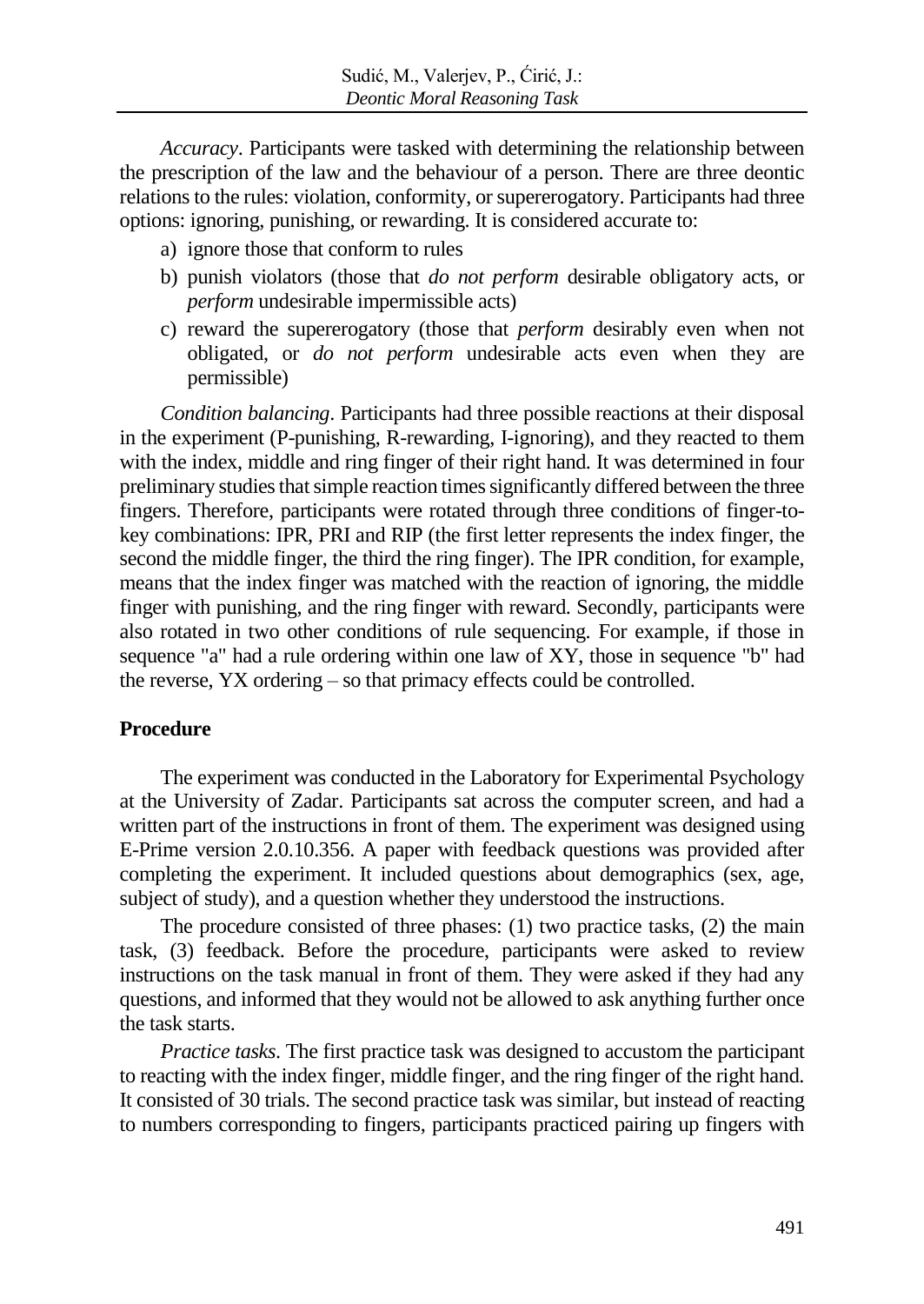reactions of ignoring, punishing, or rewarding – depending on conditions assigned to them. The practice consisted of 90 trials.

*Deontic reasoning task*. The DRT consisted of 12 major tasks (each corresponding to one law), and 8 minor tasks within each of the major tasks. The sequence of major tasks was randomized, as was the sequence of minor tasks within them. When one of the major tasks began, the participants were presented with a law, a short description of the law, and two rules of which the law consisted. The instructions for the task were provided in great detail, including task structure, how to react, and what is considered the correct answer. They were instructed to take as much time as they needed to memorize the law. Once the participant signaled the program that he/she memorized the law, he/she was presented with eight cases (eg. *John didn't shoplift.*) in random order. Four cases referred to the first rule, four to the second. Half of those cases performed the action, half abstained from action. Half of names were female, the other half male. As soon as the participant reacted by rendering judgment, he/she was presented immediately with the next case until all eight cases (minor tasks) were exhausted. Response times and accuracy were recorded during the rendering of the judgment. After the minor tasks ended, participants were asked to rate their final confidence on a scale of 1-7 with the question: *How confident are you of your performance in the previous task?* See Table 1.

*Feedback*. After completion, participants were asked to fill out a feedback questionnaire, where we asked them whether they understood the performed task, and collected data about age and gender.

#### Table 1

|                                                        | <b>Morality</b>                                                                                                                                  | <b>Convention</b>                                          | <b>Abstract</b>                                  |  |  |
|--------------------------------------------------------|--------------------------------------------------------------------------------------------------------------------------------------------------|------------------------------------------------------------|--------------------------------------------------|--|--|
| Step 1:                                                |                                                                                                                                                  |                                                            |                                                  |  |  |
| Memorize a law<br>with two rules                       | 1. It's not obligatory to<br>tell the truth. TO-DR                                                                                               | 1. It's obligatory to<br>dress formally. TO-DP             | 1. It's obligatory to do<br>$A$ <sup>TO-DP</sup> |  |  |
|                                                        | (unlimited time). 2. It's not permissible<br>to betray a secret. TP-<br>DP                                                                       | 2. It's not obligatory to<br>compliment the<br>chef. TO-DR | 2. It's permissible to do<br>$B.$ TP-DR          |  |  |
| Step 2:                                                |                                                                                                                                                  |                                                            |                                                  |  |  |
| Punish, reward<br>or ignore a total<br>of eight people | Sam did tell the truth.                                                                                                                          | Elliot didn't<br>compliment the chef.                      | Jonathan didn't do A.                            |  |  |
| (time-sensitive).                                      | (accurate: reward).                                                                                                                              | (accurate: ignore)                                         | (accurate: punish)                               |  |  |
| Step 3:                                                |                                                                                                                                                  |                                                            |                                                  |  |  |
| judgments                                              | Final confidence How confident are you of your performance in the previous task?<br>(not confident) $1 - 2 - 3 - 4 - 5 - 6 - 7$ (very confident) |                                                            |                                                  |  |  |

*Examples of Steps of Deontic Tasks Based on the Three Contents*

 $T<sup>TO</sup>$  = obligation type rule;  $T<sup>P</sup>$  = permission type rule;  $D<sup>P</sup>$  = punishment dilemma;  $D<sup>R</sup>$  = reward dilemma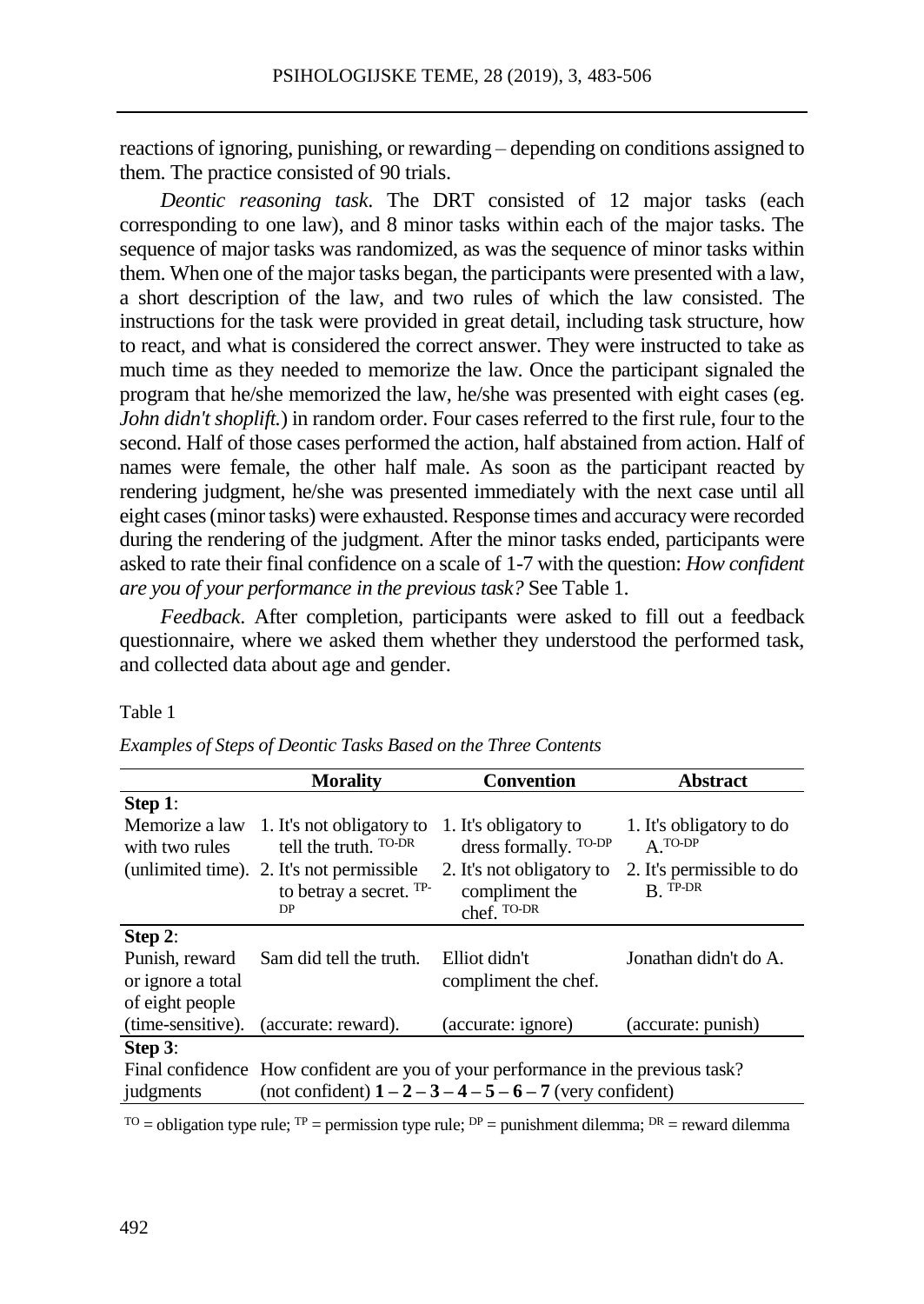# **Results**

In total, there were 96 judgments (8 reactions within each of 12 laws) rendered by a participant, and response times and accuracy were recorded and contrasted against content, type and induced dilemma. Since there were eight judgments per situation, median values of response times and accuracy were calculated for each situation. All except one experimental situation for response time, and two for accuracy, were within an acceptable range of  $+/-2$  in measures of skewness and kurtosis. After excluding all results from those results that deviated more than 2.5 standard deviations from the mean, skewness and kurtosis was reduced to a +/-1 range. One participant was excluded for being too aberrant (+/- 3 standard deviations from the mean in multiple variables), and two for reporting that they did not understand the instructions. For descriptive data see Table 2 and Appendix B.

Table 2

|                    |            |                   | Content                |           |      |      |          |      |
|--------------------|------------|-------------------|------------------------|-----------|------|------|----------|------|
|                    |            |                   | Abstract<br>Convention |           |      |      | Morality |      |
|                    |            |                   | M                      | <i>SD</i> | M    | SD   | M        | SD   |
|                    | Rule type  | Dilemma           |                        |           |      |      |          |      |
| Response time (ms) |            |                   |                        |           |      |      |          |      |
|                    | Obligation | Punishment        | 2482                   | 730       | 2187 | 658  | 2534     | 736  |
|                    |            | Reward            | 2984                   | 1014      | 2451 | 887  | 2777     | 1062 |
|                    | Permission | <b>Punishment</b> | 3268                   | 1171      | 3157 | 1089 | 2962     | 1192 |
|                    |            | Reward            | 3301                   | 1276      | 3243 | 1171 | 2912     | 973  |
| Level of accuracy  |            |                   |                        |           |      |      |          |      |
|                    | Obligation | Punishment        | .87                    | .16       | .89  | .17  | .83      | .21  |
|                    |            | Reward            | .83                    | .19       | .90  | .15  | .88      | .15  |
|                    | Permission | Punishment        | .79                    | .20       | .78  | .18  | .83      | .18  |
|                    |            | Reward            | .58                    | .32       | .62  | .23  | .86      | .16  |
| Confidence         |            |                   |                        |           |      |      |          |      |
|                    |            |                   | 4.30                   | 1.26      | 4.41 | 1.28 | 4.66     | 1.33 |

*Descriptive Statistics for Main Effect of Content on Confidence, and Three-Way Interaction Effects of Content, Rule Type and Dilemma on Response Times and Accuracy*

# **Response Time and Accuracy**

A three-way (3x2x2) within-subjects ANOVA was calculated for both response time and accuracy. All three main effects – content, rule-type, and dilemma - were significant for both dependent variables. Furthermore, all two-way interaction effects were significant for accuracy. However, only content x type, and type x dilemma interactions were found for response times (see Table 3). Post-hoc Bonferroni tests for the main effect of content, as well as for all three two-way interactions were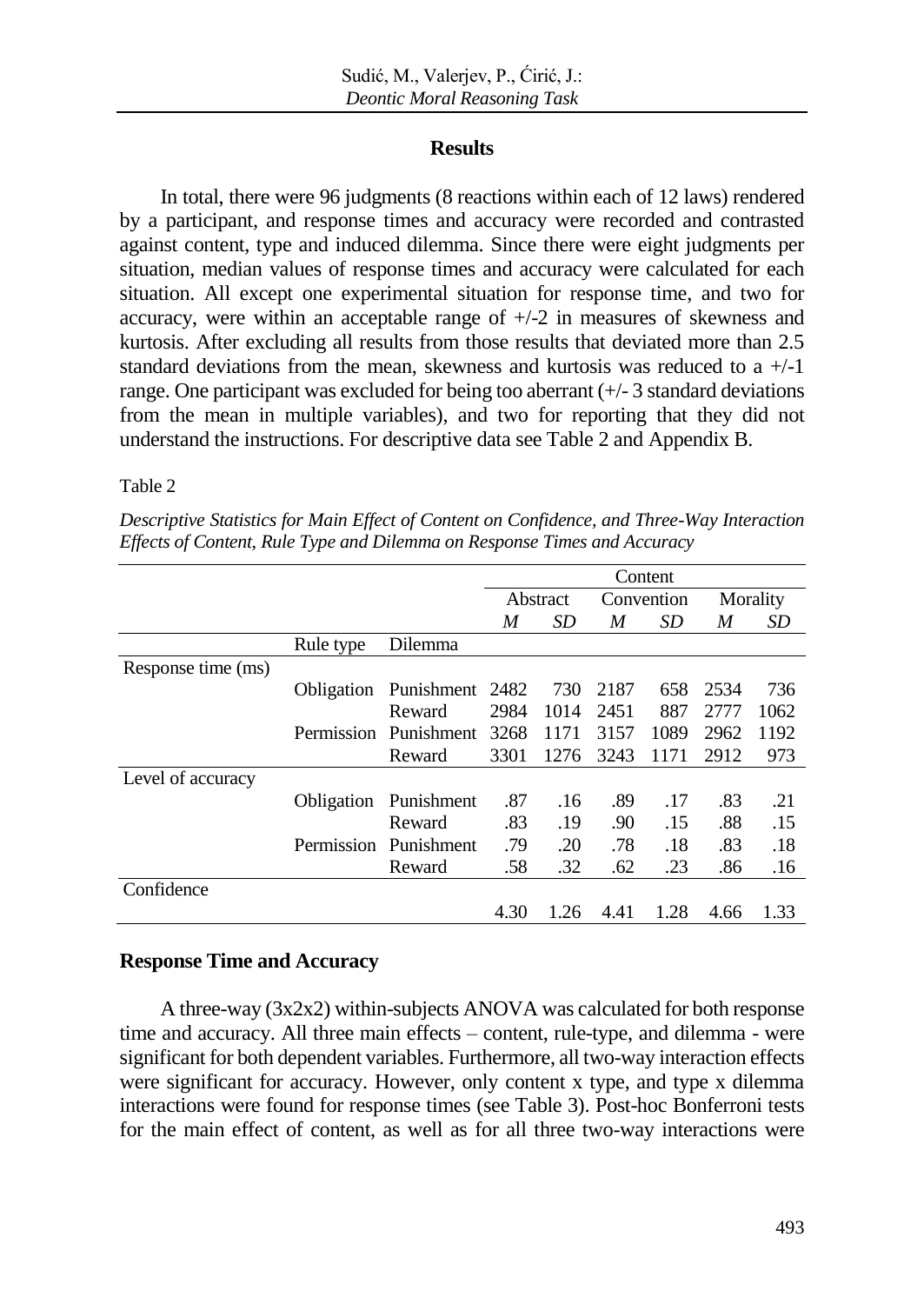performed for both response time and accuracy with  $p = 0.05$  as the significance threshold.

## Table 3

*ANOVA Results for Response Time and Accuracy Depending on Content, Rule Type and Dilemma*

|                          | Response times |           |                  | Accuracy    |           |                  |
|--------------------------|----------------|-----------|------------------|-------------|-----------|------------------|
|                          | F              | df        | Partial $\eta^2$ | F           | df        | Partial $\eta^2$ |
| Content                  | $11.33***$     | 2/132     | .146             | $19.71***$  | 2/134     | .227             |
| Rule                     | $97.35***$     | 1/66      | .596             | $121.47***$ | 1/67      | .645             |
| Dilemma                  | $12.26***$     | 1/66      | .157             | $13.47**$   | 1/67      | .167             |
| Content x Rule           | $13.79***$     | 2/132     | .173             | $32.31***$  | 2/134     | .325             |
| Content x Dilemma        | 2.83           | 2/132     | .041             | $19.85***$  | 2/134     | .229             |
| Rule x Dilemma           | $5.34*$        | -66<br>17 | .075             | $19.27***$  | -67<br>1/ | .223             |
| Content x Rule x Dilemma | 1.91           | 2/132     | .028             | $4.67*$     | 2/134     | .065             |

 $p < .05$ ; \*\*  $p < .01$ .

*Main effects*. Participants performed better in moral than abstract reasoning. Conventional reasoning was slower than moral, but more accurate than abstract reasoning. They performed better in obligation reasoning than permission reasoning, a result that produced a large effect size (RT:  $\eta_p^2 = .596$ ; accuracy:  $\eta_p^2 = .645$ ). Participants were also better in solving punishment dilemmas than reward dilemmas.

*Content x Rule type.* Within all contents, participants performed faster while reasoning with obligations, though the gap seems to be narrower in moral content, and widest in conventional. A similar pattern is seen for accuracy: the gap was very wide for the conventional and abstract content, but it disappeared when it came to moral reasoning. There was no difference in accuracy of obligation reasoning across different contents. However, permission reasoning was lower in cases of abstract and conventional content, but significantly higher in moral content. Participants produced the fastest response for obligations in the conventional domain, but they were fastest to react to moral content when faced with permissions.

*Content x Dilemma*. Punishment dilemmas were solved with identical success across rule contents, but reward dilemma accuracy climbed on a linear slope upwards from abstract to conventional to moral content, where it converged with punishment dilemma accuracy (Figure 2, right graph). Punishment dilemmas produced a faster response in conventional than in abstract reasoning. On the other hand, reward dilemmas produced a slower response in abstract reasoning as opposed to conventional and moral reasoning (Figure 2, left graph). Performance for solving punishment and reward dilemmas was equal in moral reasoning, but they were faster and more accurate in solving the punishment dilemma when reasoning abstractly, and more accurate during conventional reasoning.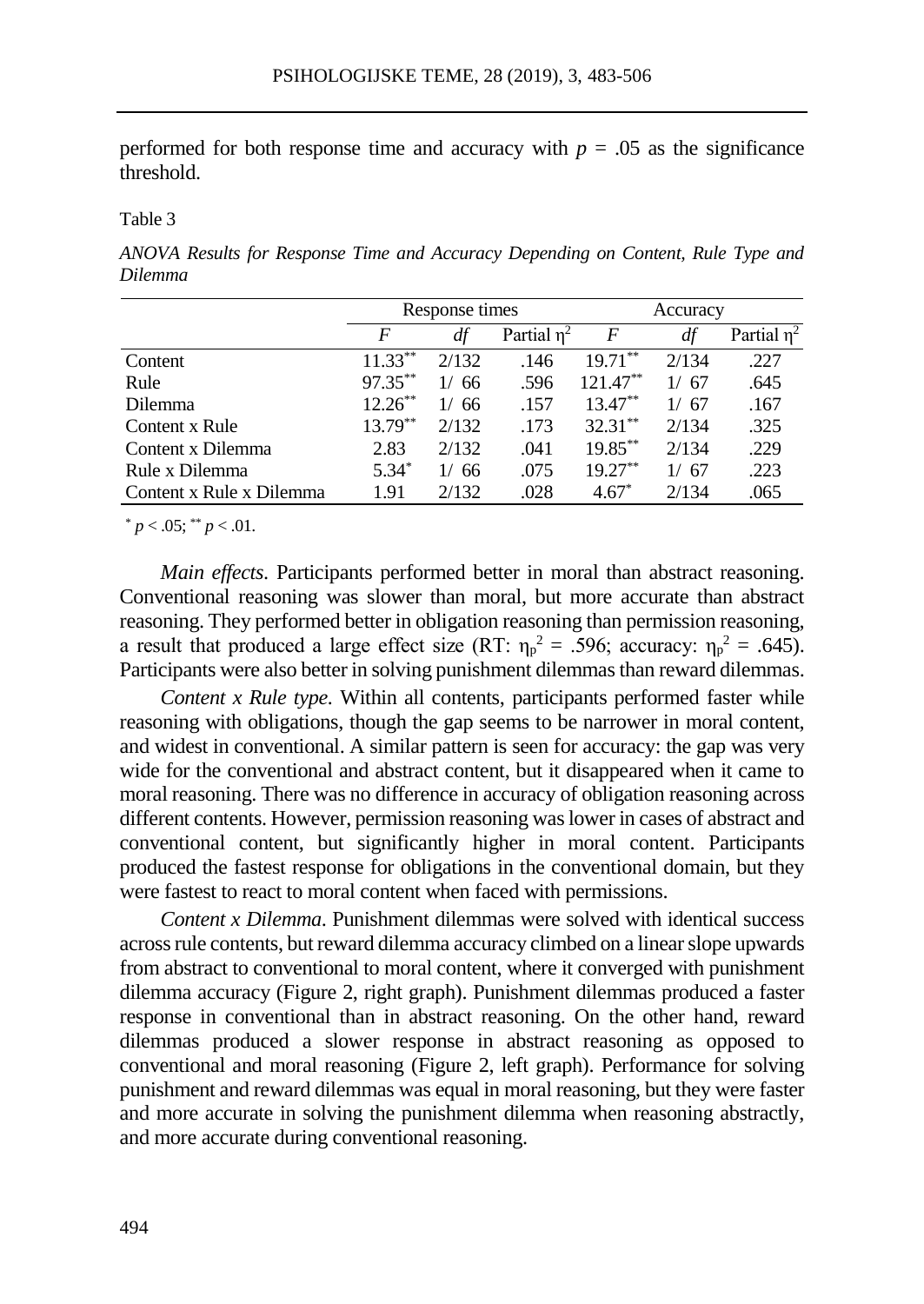

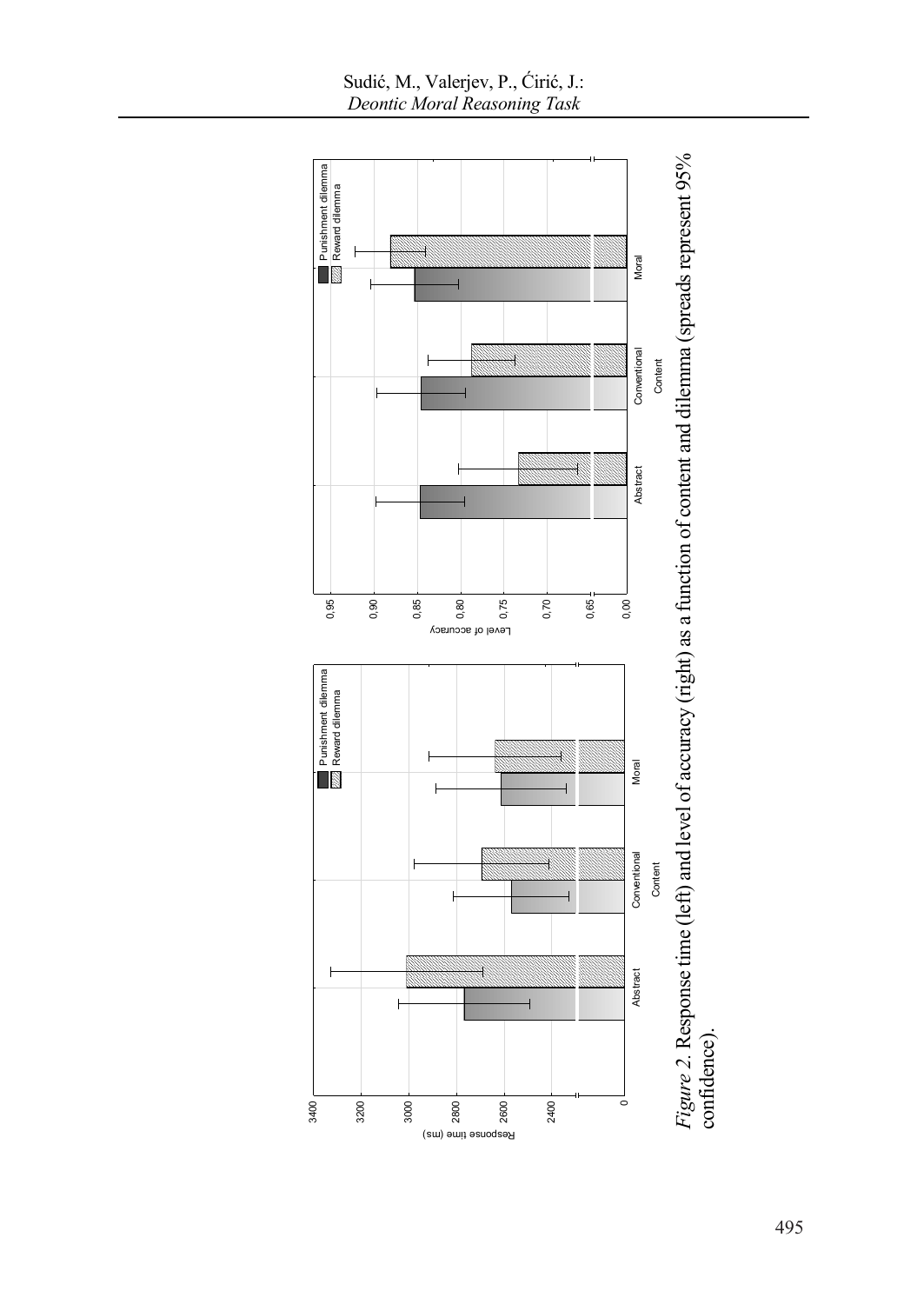*Rule type x Dilemma*. Keeping the content constant, participants solved the punishment dilemmas faster when reasoning about obligations, and more accurately in permission-type rules. While solving both dilemmas, participants were faster and more accurate in obligations than permissions.

*A deontic blind spot*. As is obvious from Appendix C (right graph), there is a sharp decline of 21-25% in accuracy during tasks where undesirable actions were permitted (permission x reward dilemma situation). We termed this phenomenon a "deontic blind spot", and will expand upon this in the Discussion. However, it only affected conventional and abstract contents. Moral content produced a compensatory effect for the decline – accuracy did not differ between the four type x dilemma experimental situations.

## **Judgments of Confidence**

Confidence levels were measured for three different contents: abstract, conventional and moral. Two types of analyses were performed to determine: (1) does confidence differ between contents?, and (2) does confidence correlate to response times or accuracy? Results for final confidence, as well as those for RT and accuracy, were first averaged between moral, conventional and abstract rules for every participant.

*Main effect*. We performed a one-way within-subjects ANOVA on confidence levels between three contents. A significant content effect was found  $(F(2, 154) =$  $5.31; p < .01; \eta_p^2 = .068$ ), and post-hoc analysis pointed to higher confidence in moral than in abstract content (for descriptive data see Table 2).

*RT and accuracy as predictors*. In order to determine whether reaction time and accuracy separately predict the level of confidence, three multiple regression analyses were performed with confidence as the criterion, and response time and accuracy as predictors. Each analysis was conducted for each of the three contents. All three analyses found a significant correlation  $(R^2(2/75)$  .22 to .26,  $p < .01$ ). Confidence was predicted negatively by response time ( $\beta$  = -.28 to -.39, *p* < .01), and positively by accuracy ( $\beta$  = .24 to .35, *p* < .05).

## **Discussion**

The goal of the study was to determine how different contents of rules, based on their deontic type and the dilemmas they induce, produce different performance and confidence outcomes. Content was varied between moral, conventional and abstract rules. The deontic type and induced dilemma depended on the deontic operator in the rule: *obligation* (obligation-type, punishment dilemma), *nonobligation* (obligation-type, reward dilemma), *permission* (permission-type, reward dilemma), and *non-permission* (permission-type, reward dilemma).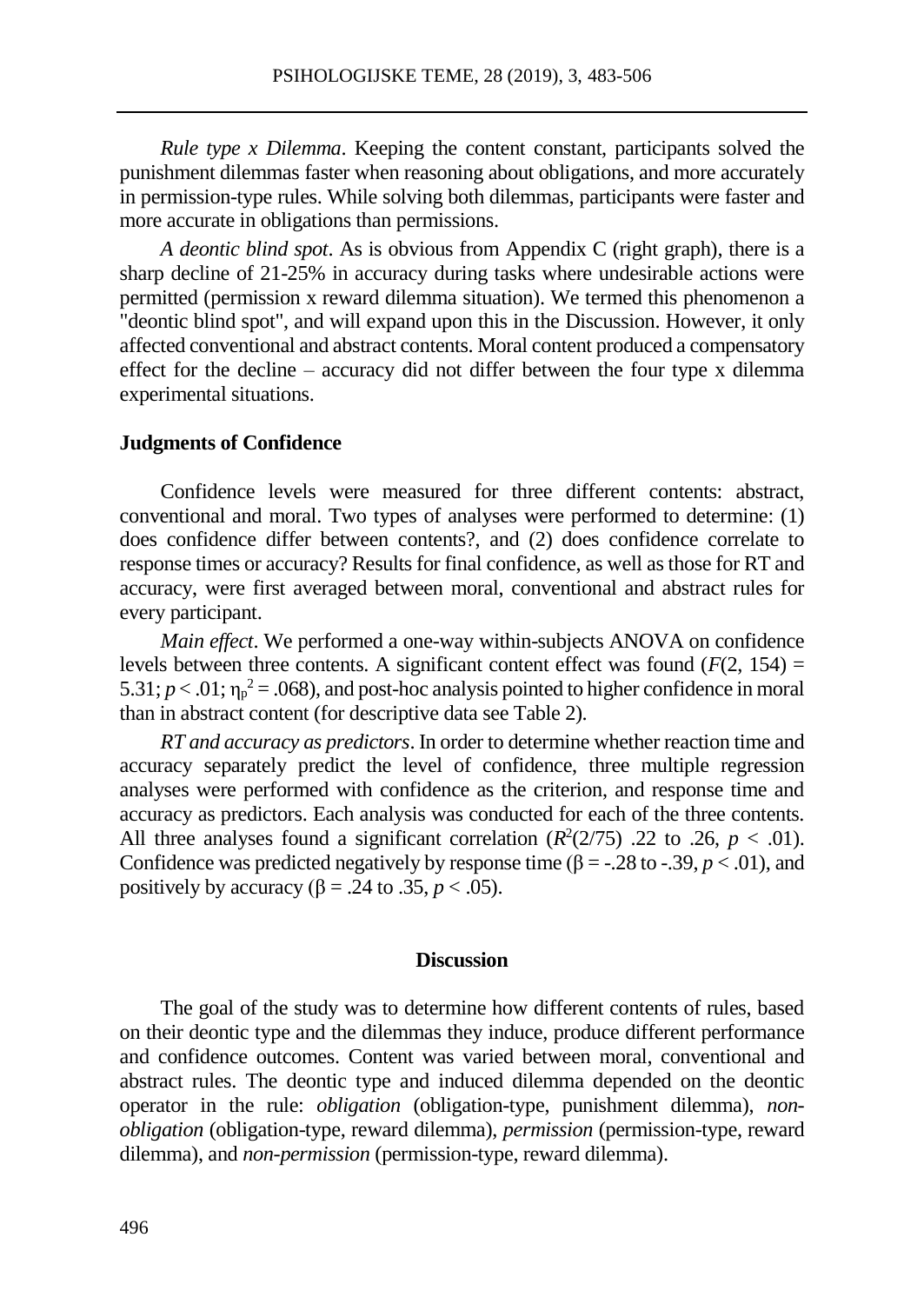## **Content Effects**

In abstract deontic reasoning participants were on average significantly faster by 450-759 ms in processing rules that used the deontic operator *obligatory*  (obligation rule type, punishment dilemma), than rules with the other three types of operators. However, they were also 20-27% significantly less accurate when reasoning with rules that used the operator *permissible* (Appendix C, right graph).

It seems that abstract rules using the *obligation* operator produced a more fluent response, while *permission* operators produced a less accurate one. *Non-obligation* and *non-permission* operators produced a response that did not significantly differ from *permission* operators in response time, and with *obligation* operators in accuracy. A similar pattern was found when using conventional content. The difference is, performance with conventional rules seemed to be more dependent on the type of rule, while performance with abstract rules was more dependent on the induced dilemma. On the other hand, moral content produces a more uniform response across the other two variables. It also produced higher levels of confidence.

As we hypothesized, response time correlated negatively with confidence ratings in all three contents. Interestingly, accuracy was found to correlate positively with confidence, a less common finding in the reasoning literature (see metacognition and dual processing in the Introduction), indicating response conflict was, for some reason, detected by metacognition (Ackerman & Thompson, 2015; Shynkaruk & Thompson, 2006). Furthermore, lower confidence for abstract rules than moral rules indicated that System 2 was more likely to be utilized in the abstract task, while moral rules were solved more intuitively (De Neys & Bialek,  $2017$ ) – which is in line with the Social Intuitionist Model (Haidt, 2012).

# **Obligations and Permissions**

Although deontic logic permits any kind of content combined with any kind of deontic operator (Von Wright, 1951), in real life obligations govern desirable actions, and permissions govern undesirable ones. Therefore, it is impossible to disassociate the desirability of an action from the rule-type in this study.

Results indicate better performance for obligation-type than for permission-type rules, and the effect sizes were considerable. Two different effects seem to simultaneously contribute: (1) an increase in performance when reasoning with conventional obligations, and (2) a "blind spot" for reasoning about rules that permit undesirable behaviour. The first effect is likely an artifact of convenient sampling – students might have more experience with reasoning around conventional obligations, leading to a more nuanced schema (e.g. do I *have to* do this homework, or is there a way around it?), while permission-type conventions tend to be more imperative in nature, thus possibly perceived as less malleable. Of course, this is purely speculative, and should be examined in subsequent studies. However, the fact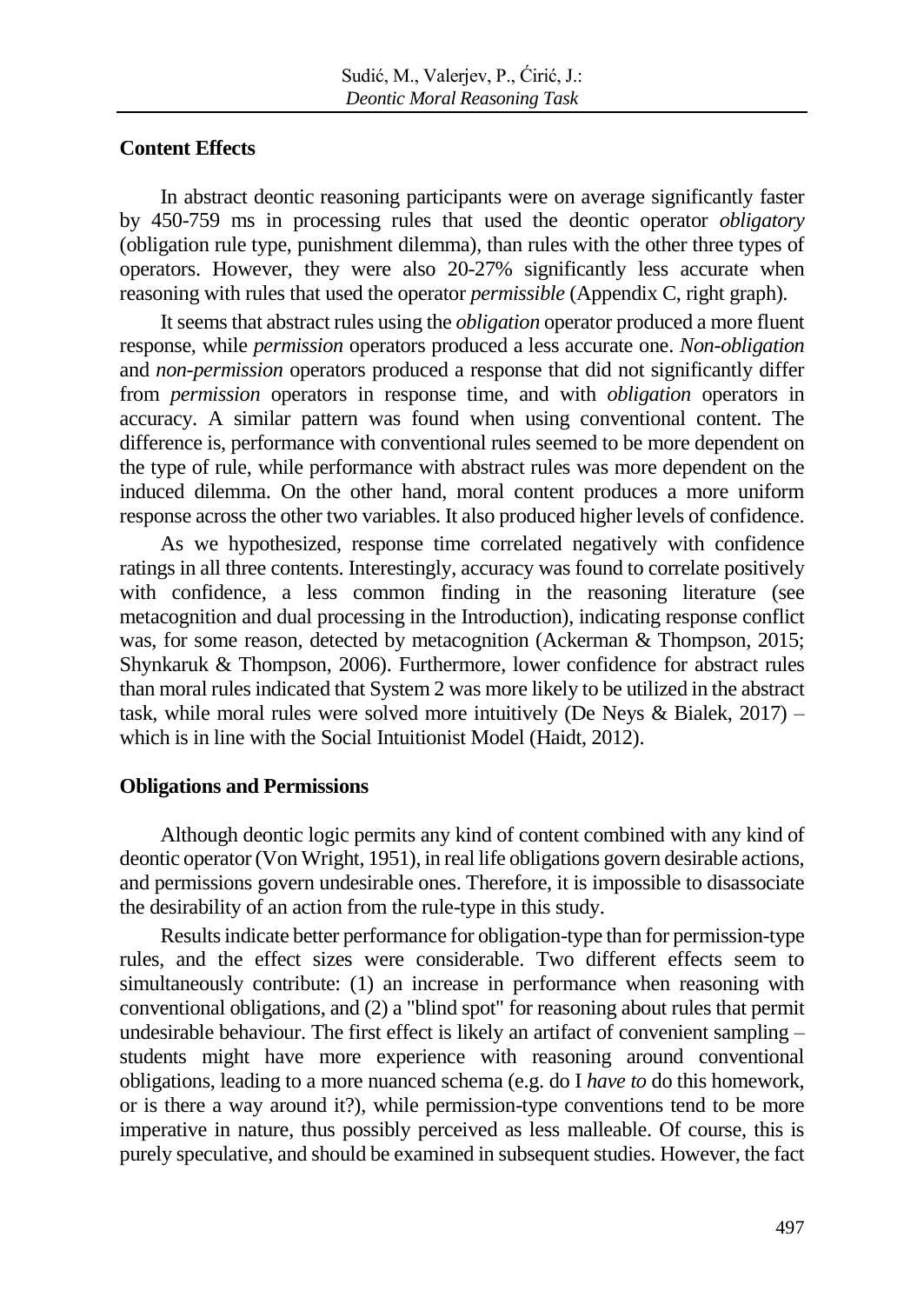remains that the fastest and most accurate responses in the study were to conventional obligation-type rules. The "blind spot" effect will be discussed in more detail later.

## **Rule-Violation Bias**

Every task induces only one of two types of dilemmas: either *a punishment dilemma* (to punish or to ignore) or *a reward dilemma* (to reward or to ignore). The dilemmas are induced by the type of constraint the rule imposes. Evolutionary and game theoretical modeling (Cosmides & Tooby, 2015) posits a set of evolved domain-specific modules that enable adaptive reasoning. An evolved cheaterdetection module makes people more biased toward the detection of rule violations, correctly predicting better performance in punishment dilemmas in the case of abstract and conventional content. This is perfectly illustrated in Figure 2 (right graph), where the accuracy rate for punishment, while controlling rule-type, is stable at 85%, independent of content.

However, moral rules are an exception. While the ability to correctly solve the punishment dilemma remains constant across different contents, both the response times and accuracy for the two types of dilemmas seem to converge when reasoning with moral rules. Therefore, the activation of the altruist-detection module seems to match violation-detection only if the moral affect has been previously primed.

It should be noted that sorting out violators, conformists, and altruists is not the same as reacting to them – even though participants were provided with precise instructions on how to solve the given tasks properly. Someone might be perceived as an altruist, or a violator, but if a participant considers the scope of the supererogatory act, or the severity of the violation as mild, he/she might not opt for a reward or punishment. Subsequent studies may examine in what degree this might be the case.

## **A Deontic Blind Spot**

There seems to be a sharp drop in accuracy in situations that allow (undesirable) actions (see Figure 3). In such situations, a permission-type rule implies undesirable action, something that has been explicitly pointed out to participants in the instructions. Although the action is undesirable, since it is permitted, it should induce a reward dilemma. However, this does not often occur, a phenomenon we will refer to here as the "deontic blind spot". For example:

It's *permissible* to do M. Carol did M. Melinda did *not* M. Should Carol be: punished, ignored, or rewarded?

Should Melinda be: punished, ignored, or rewarded?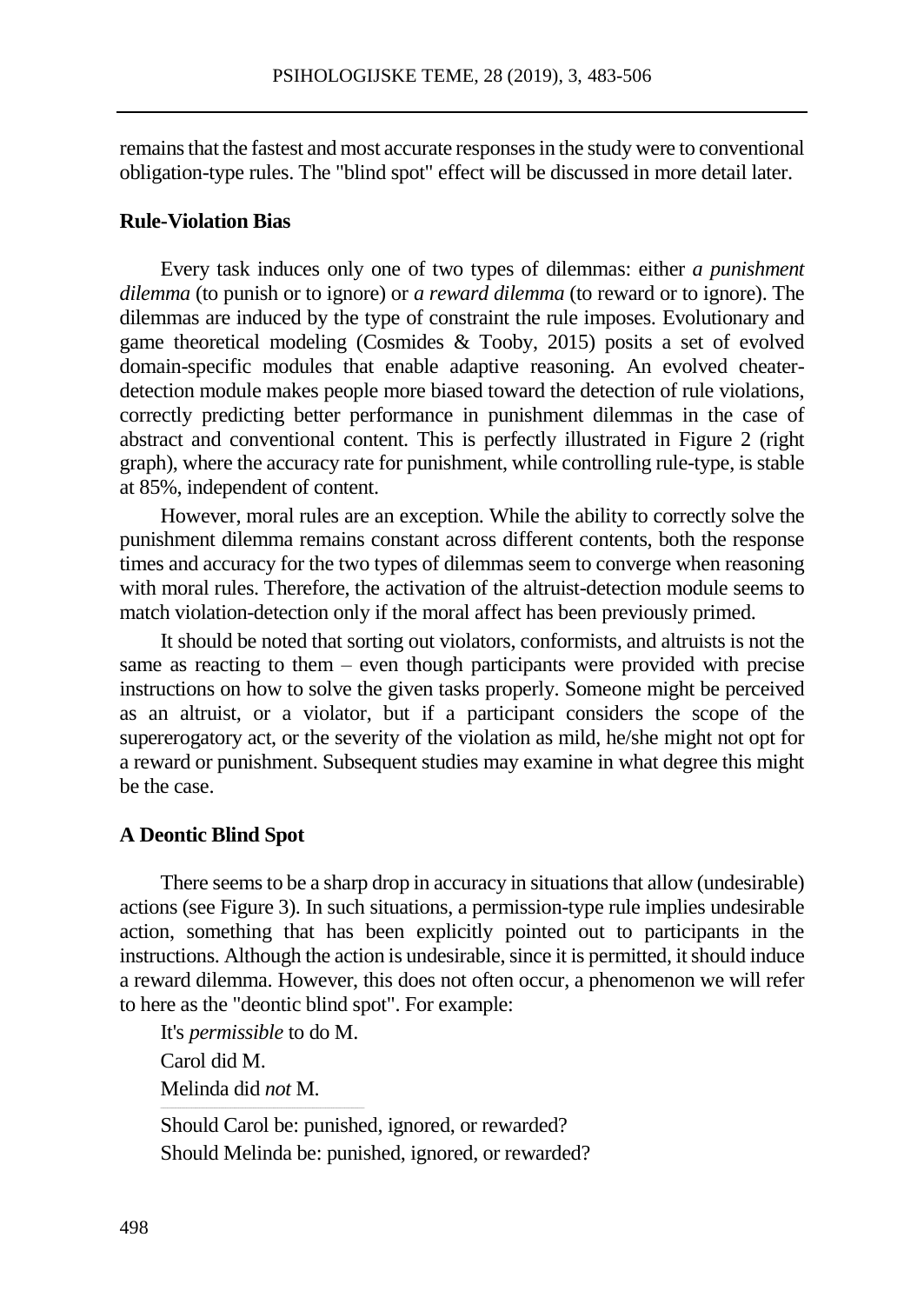Correct answers: Carol should be ignored, and Melinda should be rewarded. An average accuracy in this situation was about 61%. Curiously, this may not be accounted for entirely due to a lack of concrete content. For example:

It's *permissible* to use your credit card.

Carl used his credit card.

Tim didn't use his credit card.

Should Carl be: punished, ignored, or rewarded? Should Tim be: punished, ignored, or rewarded?

Correct responses were that Carl should be ignored, and Tim rewarded. Here, conventional content was used, yet the accuracy only went up (non-significantly) to 65%. What makes finding an explanation for this phenomenon more difficult is the fact that when the rule is framed in moral terms, the "blind spot" seems to disappear, and the accuracy is approximately 86%.

Any explanation for this phenomenon must include answers to the questions (1) *why is there a drop off in accuracy?,* and simultaneously (2) *why does moral content compensate for it?* The omission bias (underestimating the importance of harmful avoidance) might explain why accuracy dropped (DeScioli, Bruening, & Kurzban, 2011), but it would not explain why this effect was not present in moral rules. One possibility is that moral reasoning might be qualitatively different from other forms of deontic reasoning. However, this still leaves us with the challenge of explaining the existence of the deontic blind spot in conventional and abstract reasoning.

# **Is Moral Reasoning Special?**

In order to gain insight into moral reasoning processes, we contrasted the performance for rules with the moral content with two control contents: abstract and conventional. Abstract content was used to control the concrete content effect. Social conventions differ from moral rules because they lack intrinsic value. As the socialintuitionist model predicts, moral content produces an automatic affect, thus likely priming a different deontic schema than abstract or conventional content.

The existence of a special "moral reasoning schema", at least for reasoning with simple deontic premises, is supported by three findings in this study:

- (1)Moral, unlike conventional or abstract, deontic reasoning, does not depend on whether the rule is an obligation that governs desirable action, or a permission that governs undesirable ones.
- (2)Moral reasoning does not seem to favor violator-detection over altruistdetection.
- (3)Moral reasoning is followed by higher confidence.

This is not to say moral reasoning is not a type of deontic reasoning, rather it seems to engage different cognitive processes. Of course, many important factors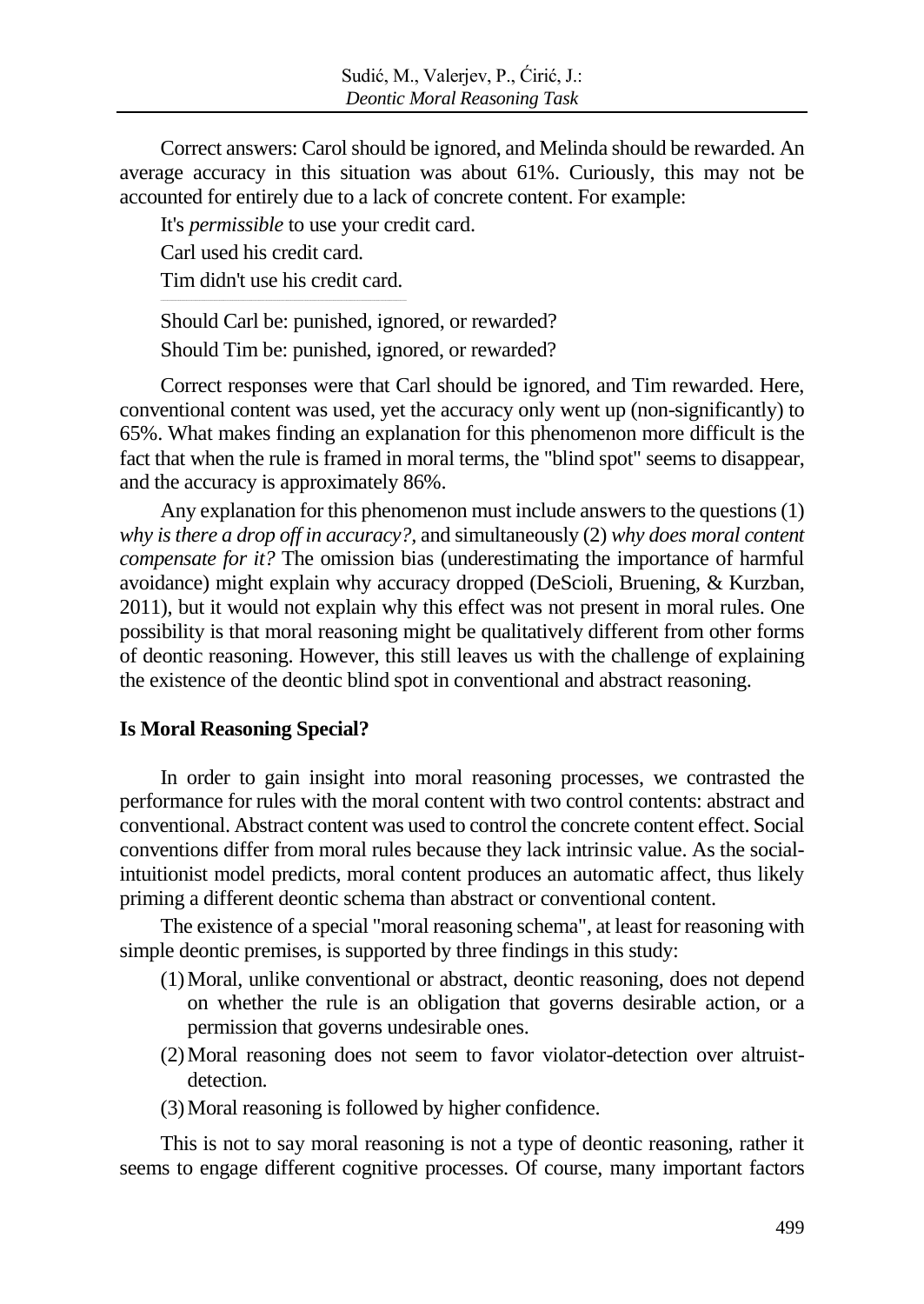have not been controlled in this limited study, so that conclusion might in time prove to be premature.

Future studies should focus on eliminating insufficiencies of this study: better practice tasks, empirically selected and balanced rules (e.g. we are unsure to what degree conventional and abstract rules were saturated with moral content), confidence judgments after every reaction, simpler instructions, etc. Also, to find the explanation for the "deontic blind spot" phenomenon, which we failed to account for. The task used here can be modified for a variety of research problems, and using deontic logic as a moral reasoning normative in general may help to provide better insight into our moral reasoning abilities. However, this approach is limited because the "correct" response in this study is only defined as logical consistency.

#### **Conclusions**

Results indicate that: (1) moral rules are easier to process than conventional ones, and conventional rules easier than abstract ones, (2) punishment dilemmas are easier to solve than reward dilemmas, (3) obligations are easier to process than permissions, (4) confidence is higher for moral than abstract rules, and  $(5)$  in all three contents of rules it correlates negatively with response time, and positively with accuracy.

## **References**

- Ackerman, R., & Thompson, V. A. (2015). Meta-reasoning: What can we learn from metamemory? In A. Feeney & V. A. Thompson (Eds.), *Reasoning as memory* (pp. 164-182). London and New York: Psychology Press. doi:10.1037/t11859-000
- Beller, S. (2010). Deontic reasoning reviewed: Psychological questions, empirical findings, and current theories. *Cognitive Processing, 11*(2), 123-132. doi:10.1007/s10339-009- 0265-z
- Blair, R. J. R. (1997). Moral reasoning and the child with psychopathic tendencies. *Personality and Individual Differences, 22*(5), 731-739. doi:10.1016/S0191-8869(96) 00249-8
- Broersen, J., Gabbay, D., Andreas, H., Lorini, E., Meyer, J.-J., Parent, X., & van der Torre, L. (2013). Deontic logic. In S. Ossowski (Ed.), *Agreement technologies* (pp. 171-179). New York: Springer Publishing Company. doi:10.1007/978-94-007-5583-3
- Bucciarelli, M., Khemlani, S., & Johnson-Laird, P. N. (2008). The psychology of moral reasoning. *Judgment and Decision Making, 3*(2), 121-139.
- Cosmides, L., & Tooby, J. (2015). Adaptations for reasoning about social exchange. In D. M. Buss (Ed.), *The handbook of evolutionary psychology, Second edition. Volume 2: Integrations* (pp. 625-668). Hoboken, NJ: John Wiley & Sons.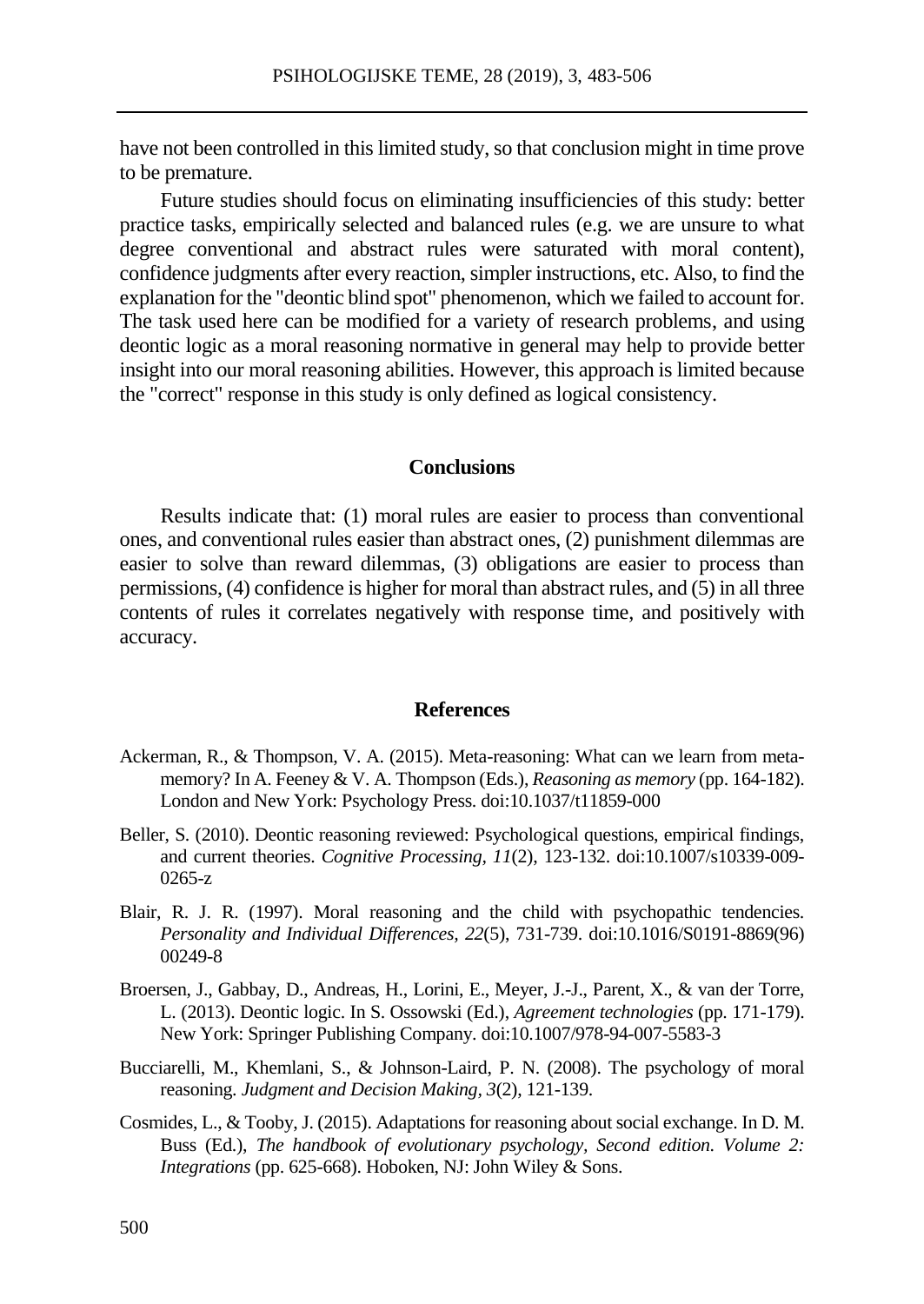Dawkins, R. (1976). *The selfish gene*. Oxford: Oxford University Press.

- De Neys, W., & Bialek, M. (2017). Dual processes and conflict during moral and logical reasoning: A case for utilitarian intuitions? In B. Trémolière & J. F. Bonnefon (Eds.), *Moral inferences* (pp. 123-136). Hove, UK: Psychology Press.
- DeScioli, P., Bruening, R., & Kurzban, R. (2011). The omission effect in moral cognition: Toward a functional explanation. *Evolution and Human Behaviour, 32*(3), 204-215. doi:10.1016/j.evolhumbehav.2011.01.003
- Evans, J. St. B. T., & Stanovich, K. E. (2013). Dual-process theories of higher cognition: Advancing the debate*. Perspectives on Psychological Science, 8*(3), 223-241. doi:10.1177/1745691612460685
- Graham, J., Nosek, B. A., Haidt, J., Iyer, R., Koleva, S., & Ditto, P. H. (2011). Mapping the moral domain. *Journal of Personality and Social Psychology, 101*(2), 366-385. doi:10.1037/a0021847
- Greene, J. (2014). Beyond point-and-shoot morality: Why cognitive (neuro)science matters for ethics. *Ethics, 124*(4), 695-726. doi:10.1086/675875
- Haidt, J. (2001). The emotional dog and its rational tail: A social intuitionist approach to moral judgment. *Psychological Review*, *108*(4), 814-834. doi:l0.l037//n033-295X.108.4.814
- Haidt, J. (2007). The new synthesis in moral psychology. *Science, 316*(5827), 998-1002. doi:10.1126/science.1137651
- Haidt, J. (2008). Morality. *Perspectives on Psychological Science, 3*(1), 65-72. doi:10.1111/ j.1745-6916.2008.00063.x
- Haidt, J. (2012). *The righteous mind: Why good people are divided by religion and politics.* New York: Pantheon.
- Henrich, J., Heine, S. J., & Norenzayan, A. (2010). The weirdest people in the world? *The Behavioural and Brain Sciences, 33*(2-3), 61-135. doi:10.1017/S0140525X0999152X
- Heyd, D. (2016). Supererogation. In E. N. Zalta (Ed.), *The Stanford encyclopedia of philosophy*. Retrieved from https://plato.standford.edu/
- Iyer, R., Spassena K., Graham, J., & Haidt, J. (2012). Understanding libertarian morality: The psychological dispositions of self-identified libertarians. *PLoS ONE, 7*(8), 1-23. doi:10.1371/journal.pone.0042366
- Kahneman, D. (2013). *Misliti, brzo i sporo [Thinking, fast and slow]*. Zagreb: Mozaik knjiga.
- Kellogg, R. T. (1995). *Cognitive psychology*. London, UK: SAGE Publications.
- Kohlberg, L. (1976). Moral stages and moralization: The cognitive-developmental approach. In T. Lickona (Ed.), *Moral development and behaviour: Theory, research, and social issues* (pp. 31-53). New York: Holt, Rinehart and Winston.
- Mikhail, J. (2007). Universal moral grammar: Theory, evidence and the future. *Trends in Cognitive Sciences, 11*(4), 143-152. doi:10.1016/j.tics.2006.12.007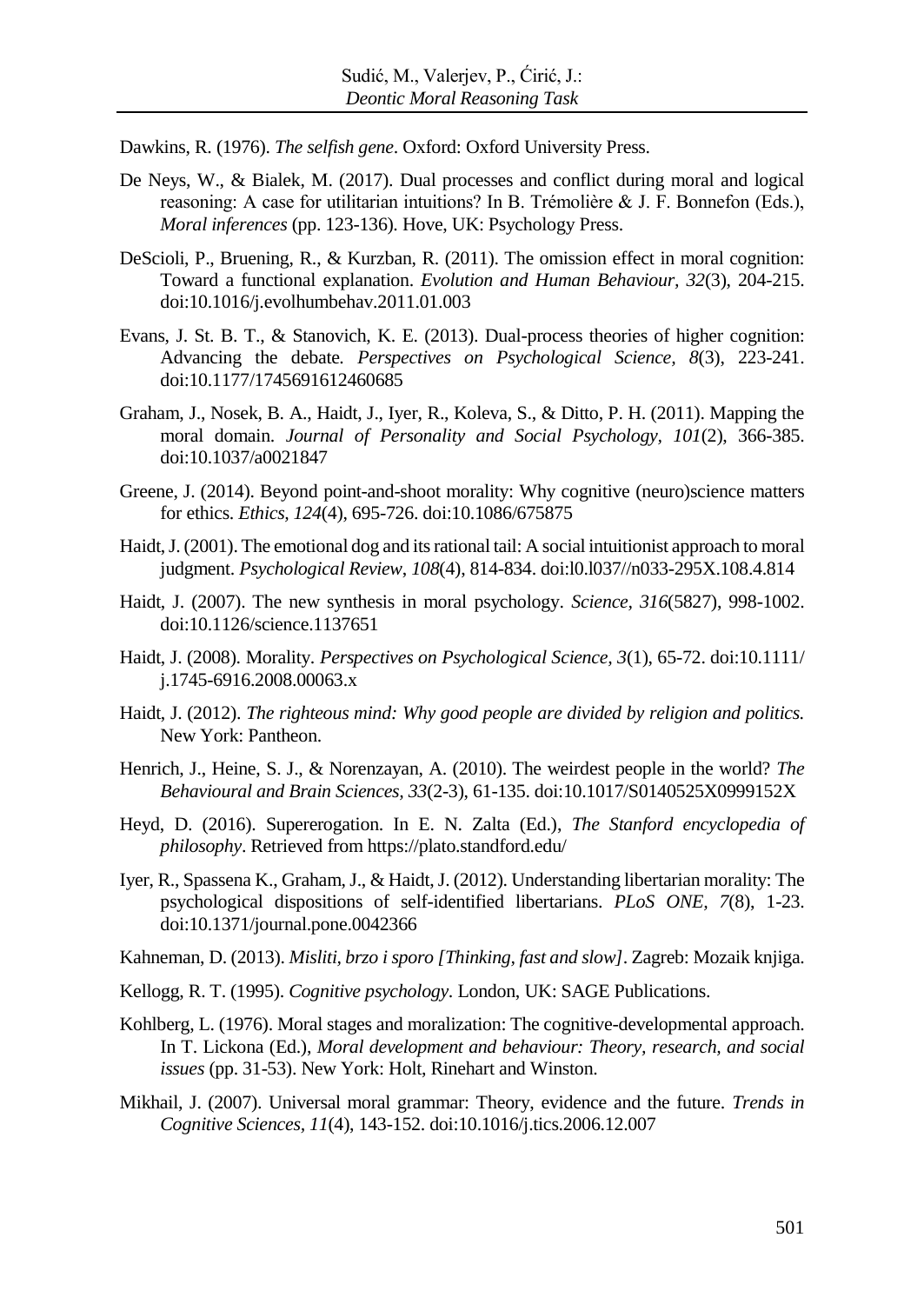- Oda, R., Hiraishi, K., & Matsumoto-Oda, A. (2006). Does an altruist-detection cognitive mechanism function independently of a cheater-detection cognitive mechanism? Studies using Wason selection tasks. *Evolution and Human Behaviour, 27*, 366-380. doi:10.1016/j.evolhumbehav.2006.03.002
- Thompson, V. A. (2009). Dual process theories: A metacognitive perspective. In K. Frankish & J. St. B. T. Evans (Eds.), *In two minds: Dual processes and beyond* (pp. 171-195). Oxford: Oxford University Press. doi:10.1093/acprof:oso/9780199230167.001.0001
- Shynkaruk, J. M., & Thompson, V. A. (2006). Confidence and accuracy in deductive reasoning. *Memory & Cognition, 34*(3), 619-632. doi:10.3758/bf03193584
- Sudić, M., & Didović, V. (2018). *Libertarijanci i moralno rasuđivanje [Libertarians and moral reasoning]*. Paper presented at XXI Psychology Days in Zadar conference, Zadar, Croatia. Retrieved from http://www.unizd.hr/Portals/29/2016/2018/XXI.%20Dani%20 psihologije-%20Knjiga%20sa%C5%BEetaka.pdf?ver=2018-09-07-111105-703
- Tisak, M. S., & Turiel, E. (1988). Variation in seriousness of transgression and children's moral and conventional concepts. *Developmental Psychology, 24*(3), 352-357. doi:10.1037/0012-1649.24.3.352
- Turiel, E., Killen, M., & Helwig, C. C. (1987). Morality: Its structure, function, and vagaries. In J. Kagan & S. Lamb (Eds.), *The emergence of morality in young children* (pp. 155- 243). Chicago, University of Chicago Press.

Von Wright, G. H. (1951). Deontic logic. *Mind, 60*(237), 1-15.

# **Zadatak moralnoga deontičkog rasuđivanja: Je li moralno rasuđivanje posebno?**

## Sažetak

Teorija domena pretpostavlja da se moralna i konvencionalna pravila drugačije percipiraju i rezultiraju različitim odgovorima. Osmišljena je procedura za testiranje ove hipoteze u laboratorijskim uvjetima koristeći zadatak deontičkog rasuđivanja. Cilj je bio dobiti uvid u kognitivne i metakognitivne procese deontičkog rasuđivanja polazeći od jednostavnih deontičkih premisa. Korištenjem nacrta 3x2x2 s ponovljenim mjerenjima manipulirali smo sadržajem pravila (moralna, konvencionalna, apstraktna), tipom pravila (obaveze, dopuštenja) i induciranom dilemom (dilema kažnjavanja, dilema nagrađivanja). Sudionicima (*N* = 78) prikazano je 12 zakona. Nakon što su zapamtili zakon, prezentirano im je osam slučajeva za koje su morali donijeti brzu odluku. Zadatak im je bio kažnjavanje prekršitelja, ignoriranje konformista i nagrađivanje supererogatornih. Mjereno je vrijeme odgovora i točnost za svaku odluku te konačna sigurnost nakon jednog niza odluka. Nisu očekivane razlike između tipova pravila, ali je očekivana bolja izvedba kod moralnih sadržaja i dilema kažnjavanja. Vrijeme je odgovora bilo negativno, a točnost pozitivno povezana s razinom sigurnosti. Moralno rasuđivanje bilo je točnije od konvencionalnog i apstraktnog te je dovelo do više razine sigurnosti. Bolja je izvedba utvrđena pri dilemama kažnjavanja u usporedbi s nagrađivanjem, vjerojatno zbog prisutnosti modula za detekciju varalica, ali te razlike nisu utvrđene pri moralnom rasuđivanju. Moralno je rasuđivanje također bilo neovisno o tipu pravila, dok su konvencionalno i apstraktno rasuđivanje doveli do bolje izvedbe pri obavezama nego dopuštenjima.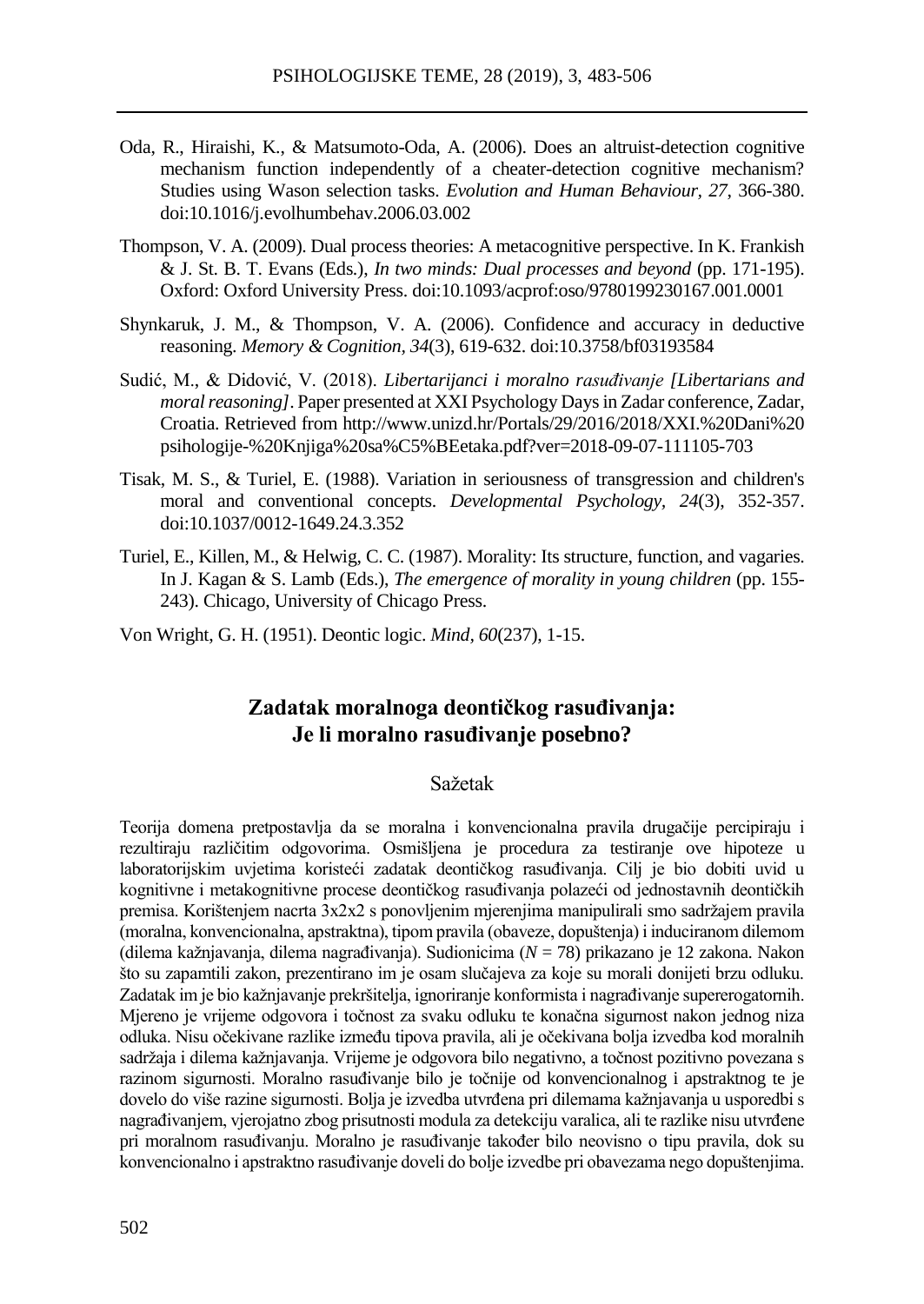Velik je pad u točnosti utvrđen za pravila koja su dopuštala nepoželjna ponašanja, što je fenomen koji smo nazvali "deontička slijepa pjega". Ipak, ova slijepa pjega nije bila prisutna pri moralnom rasuđivanju. Zaključno, rezultati upućuju na kvalitativne razlike između moralne domene i ostalih: (1) izvedba pri moralnom sadržaju nije ovisila o tipu pravila, (2) moralni je sadržaj proizveo jednaku aktivaciju modula detekcije varalica i altruista te (3) moralni je sadržaj proizveo viši stupanj sigurnosti.

*Ključne riječi:* moralno rasuđivanje, konvencije, metakognicija, deontička logika

Primljeno: 27.10.2018.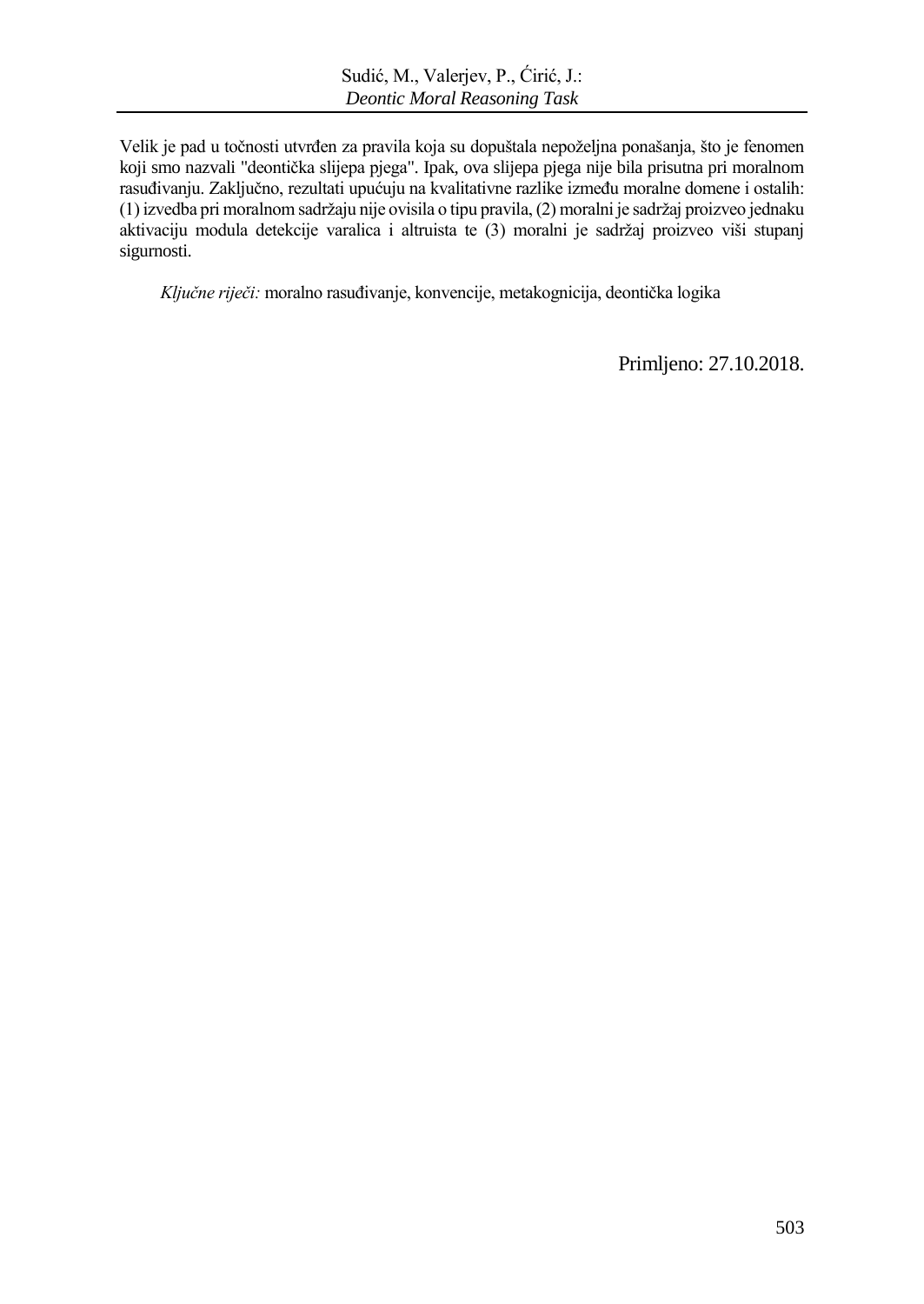# **APPENDIX A.**

| <b>CONTENT</b> | <b>LAWS/RULES</b>                                                                                                                                                                                                                                                                                                                                                                                                                       |  |  |  |  |
|----------------|-----------------------------------------------------------------------------------------------------------------------------------------------------------------------------------------------------------------------------------------------------------------------------------------------------------------------------------------------------------------------------------------------------------------------------------------|--|--|--|--|
| Abstract       | LAW 123:<br>It's obligatory to do A.<br>It's permissible to do B.<br>LAW 456:<br>It's obligatory to do X.<br>It's not obligatory to do Y.<br>LAW 789:<br>It's not obligatory to do R.<br>It's not permissible to do T.<br><b>LAW 000:</b><br>It's permissible to do M.<br>It's not permissible to do N.                                                                                                                                 |  |  |  |  |
| Conventional   | ID registration:<br>It's obligatory to present proof of citizenship.<br>It's permissible to pay later.<br>Restaurant etiquette:<br>It's obligatory to dress formally.<br>It's not obligatory to compliment the chef.<br>Car parking:<br>It's not obligatory to turn on the blinkers.<br>It's not permissible to take off your belt.<br>Paying taxes:<br>It's permissible to use your credit card.<br>It's not permissible to use coins. |  |  |  |  |
| Moral          | House pets:<br>It's obligatory to feed your pets.<br>It's permissible to abandon your pet.<br>Violence and intervention:<br>It's obligatory to perform first aid.<br>It's not obligatory to report violence.<br>Lying and honesty:<br>It's not obligatory to tell the truth.<br>It's not permissible to betray a secret.<br>Store delinquency:<br>It's permissible to overspend.<br>It's not permissible to shoplift.                   |  |  |  |  |

*List of Laws and Rules Used in the Deontic Reasoning Task*

*Note:* Loosely translated from Croatian.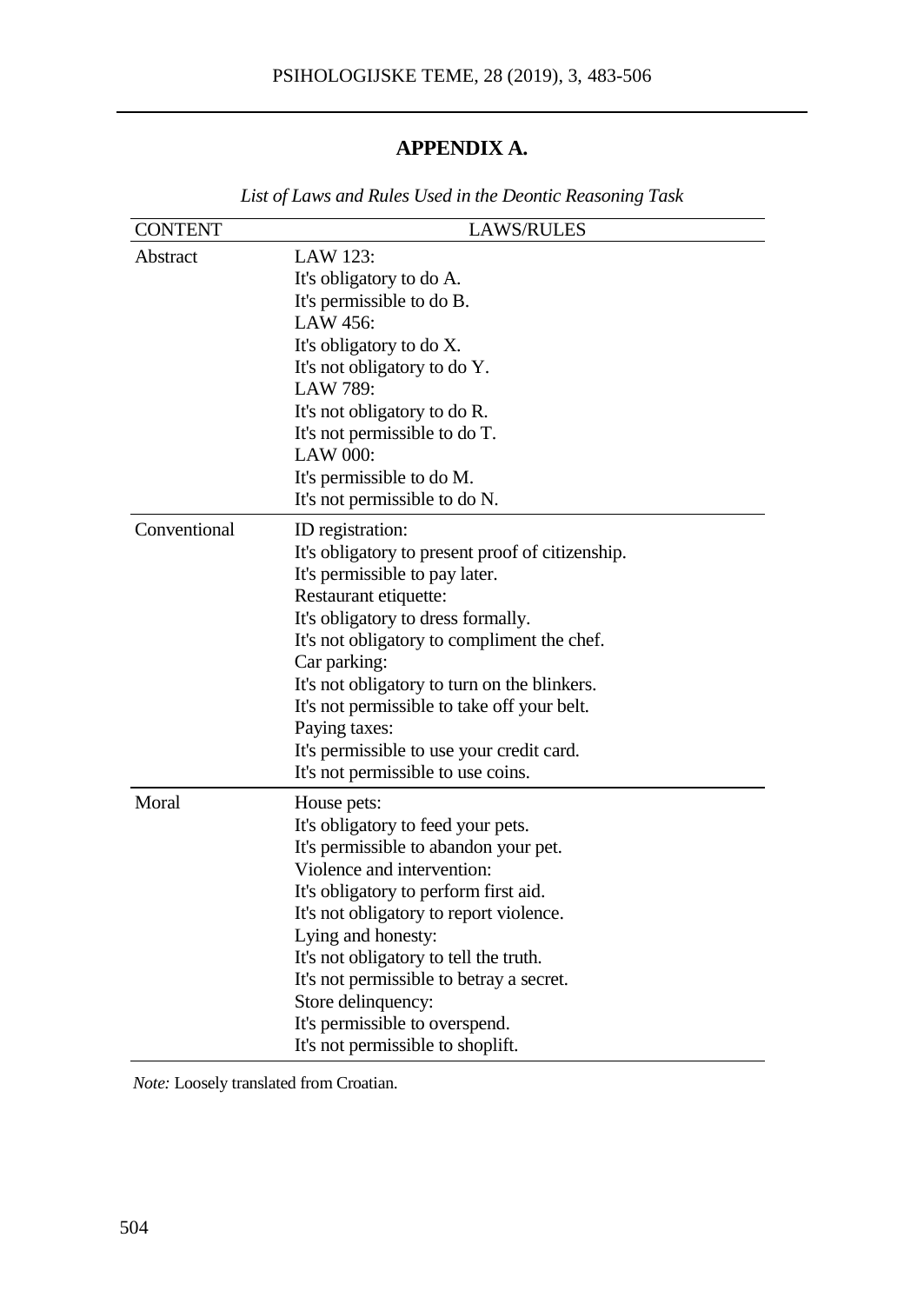# **APPENDIX B.**

|                                       | Response time    |      | Accuracy         |           |  |
|---------------------------------------|------------------|------|------------------|-----------|--|
|                                       | $\boldsymbol{M}$ | SD   | $\boldsymbol{M}$ | <b>SD</b> |  |
| <b>Main effects</b>                   |                  |      |                  |           |  |
| Content                               |                  |      |                  |           |  |
| Abstract                              | 3062             | 914  | .76              | .17       |  |
| Conventional                          | 2834             | 889  | .79              | .15       |  |
| Moral                                 | 2841             | 903  | .84              | .14       |  |
| Rule-type                             |                  |      |                  |           |  |
| Obligations                           | 2583             | 695  | .87              | .13       |  |
| Permissions                           | 3160             | 903  | .74              | .15       |  |
| <b>Dilemma</b>                        |                  |      |                  |           |  |
| Punishment                            | 2783             | 727  | .83              | .14       |  |
| Reward                                | 2958             | 846  | .78              | .14       |  |
| <b>Two-way interactions</b>           |                  |      |                  |           |  |
| Content x Type                        |                  |      |                  |           |  |
| <b>Abstract Obligations</b>           | 2734             | 777  | .85              | .15       |  |
| <b>Abstract Permissions</b>           | 3305             | 1087 | .69              | .21       |  |
| <b>Conventional Obligations</b>       | 2348             | 744  | .89              | .14       |  |
| <b>Conventional Permissions</b>       | 3226             | 1052 | .69              | .18       |  |
| <b>Moral Obligations</b>              | 2663             | 816  | .86              | .15       |  |
| <b>Moral Permissions</b>              | 2957             | 999  | .84              | .15       |  |
| Content x Dilemma                     |                  |      |                  |           |  |
| <b>Abstract Punishment dilemmas</b>   | 2871             | 820  | .83              | .16       |  |
| <b>Abstract Reward dilemmas</b>       | 3172             | 1065 | .70              | .21       |  |
| Conventional Punishment dilemmas      | 2702             | 800  | .83              | .16       |  |
| Conventional Reward dilemmas          | 2868             | 938  | .76              | .16       |  |
| Moral Punishment dilemmas             | 2762             | 863  | .83              | .16       |  |
| Moral Reward dilemmas                 | 2845             | 921  | .87              | .14       |  |
| Type x Dilemma                        |                  |      |                  |           |  |
| <b>Obligation Punishment dilemmas</b> | 2414             | 619  | .86              | .16       |  |
| <b>Obligation Reward dilemmas</b>     | 2756             | 870  | .87              | .13       |  |
| Permission Punishment dilemmas        | 3169             | 977  | .80              | .15       |  |
| Permission Reward dilemmas            | 3162             | 944  | .68              | .20       |  |

*Descriptive Statistics for Main Effects and Two-Way Interactions of Content, Rule-Type and Induced Dilemma*